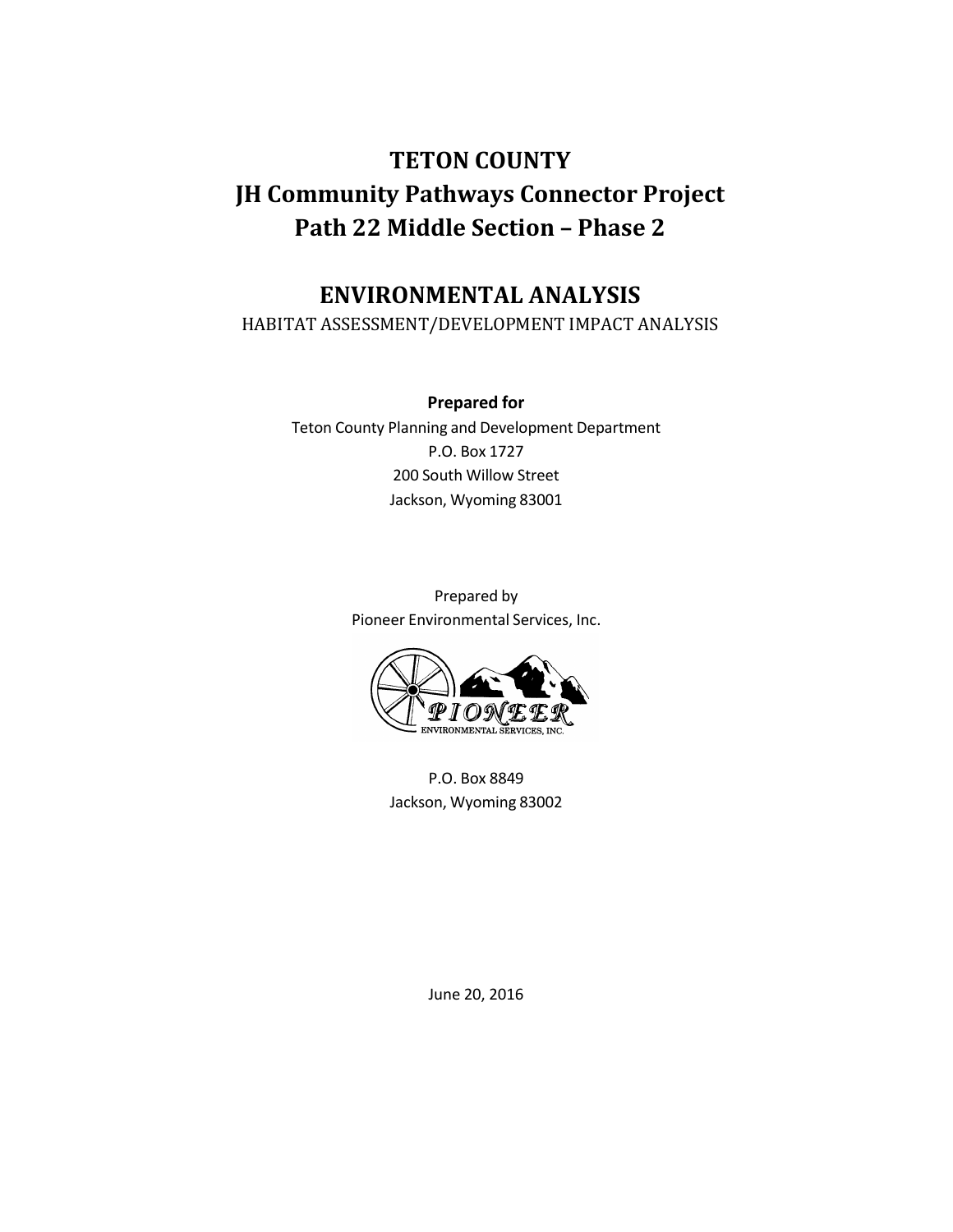# Table of Contents

| 1.0 |         |                                                                  |  |
|-----|---------|------------------------------------------------------------------|--|
| 1.1 |         |                                                                  |  |
| 1.2 |         |                                                                  |  |
| 1.3 |         |                                                                  |  |
| 2.0 |         |                                                                  |  |
| 2.1 |         |                                                                  |  |
| 2.2 |         |                                                                  |  |
| 2.3 |         |                                                                  |  |
| 3.0 |         |                                                                  |  |
| 4.0 |         |                                                                  |  |
| 4.1 |         |                                                                  |  |
| 4.2 |         |                                                                  |  |
| 4.3 |         |                                                                  |  |
|     | 4.3.1   |                                                                  |  |
|     | 4.3.2   |                                                                  |  |
|     | 4.3.3   |                                                                  |  |
|     | 4.3.4   |                                                                  |  |
| 4.4 |         |                                                                  |  |
|     | 4.4.1   |                                                                  |  |
|     | 4.4.1.1 |                                                                  |  |
|     | 4.4.1.2 |                                                                  |  |
|     | 4.4.2   |                                                                  |  |
|     | 4.4.3   |                                                                  |  |
|     | 4.4.4   |                                                                  |  |
|     | 4.4.5   |                                                                  |  |
|     | 4.4.6   |                                                                  |  |
|     | 4.4.7   |                                                                  |  |
|     | 4.4.8   |                                                                  |  |
|     | 4.4.9   |                                                                  |  |
| 4.5 |         | FEDERALLY LISTED THREATENED, ENDANGERED AND CANDIDATE SPECIES 13 |  |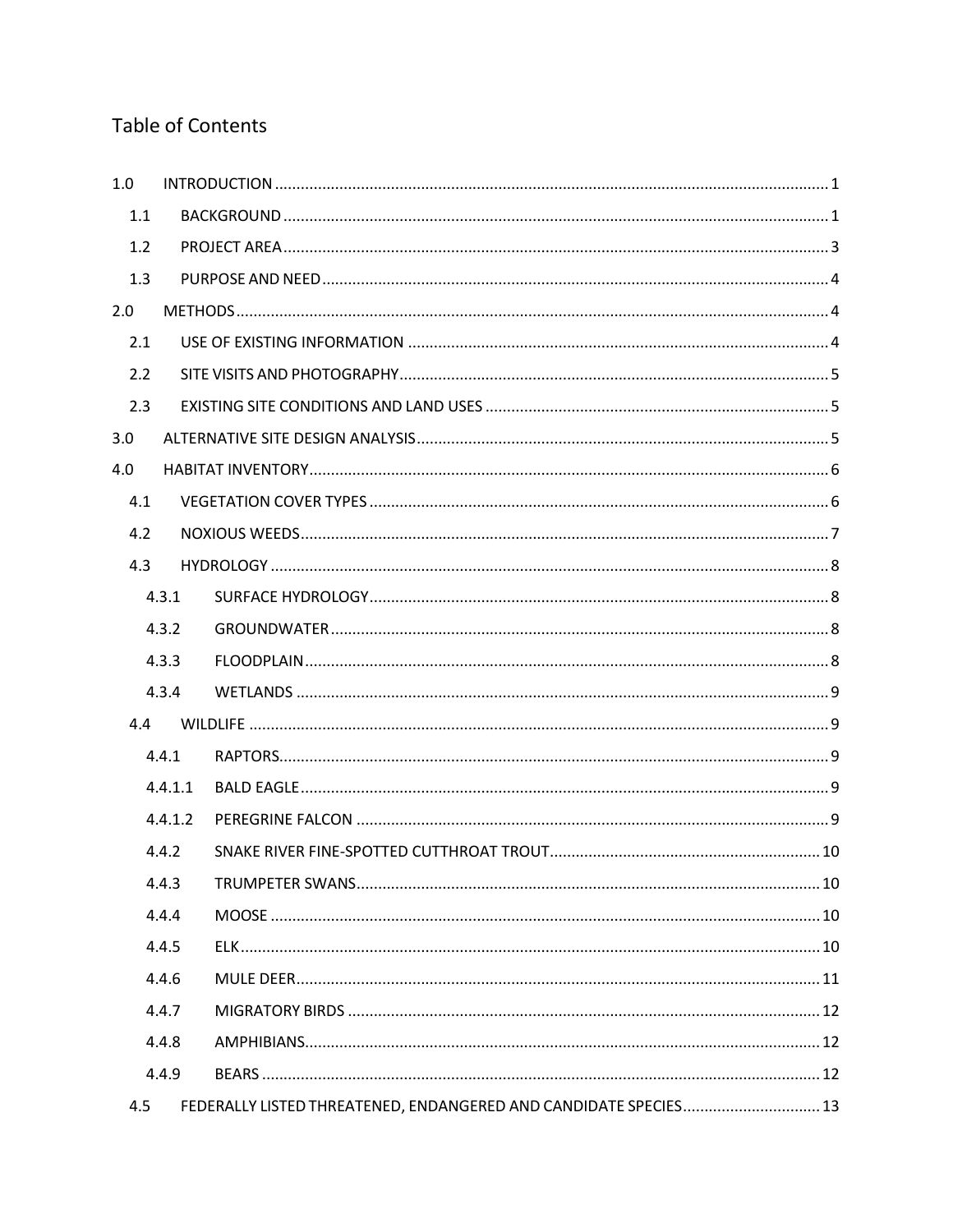### List of Tables

**TABLE 1.** Vegetation Cover Types and Existing Acreage within the Proposed Project Area. **TABLE 2.** Status, habitat, and potential for occurrence of federally listed Threatened, Endangered, and Candidate species within the Pathway Project area. **TABLE 3.** Impacts of proposed Pathway Project on existing wetland and upland vegetation cover types.

### Appendices

| APPENDIX F: FOLLOW-UP REGARDING USE OF A CATEGORICAL EXCLUSION FOR THE PROJECT F |  |
|----------------------------------------------------------------------------------|--|

### List of Maps and Figures

**Figure 1.** Project Location and General Vicinity Map of the WY22 Proposed Middle Phase 2 Pathway, Teton County, Wyoming.

**Figure 2.** Natural Resource Overlay (NRO) and the Scenic Resource Overlay (SRO) Overlay Map for the Proposed WY22 Middle Phase 2 Pathway Project Area, Teton County, Wyoming.

**Figure 3 (A-E).** Alternative Design Layouts for the Proposed WY22 Middle Phase 2 Pathway Project, Teton County, Wyoming.

**Figure 4.** Vegetation Cover Types for the Proposed WY22 Middle Phase 2 Pathway Project Area, Teton County, Wyoming.

**Figure 4a.** Soil Types for the Proposed WY22 Middle Phase 2 Pathway Project Area, Teton County, Wyoming.

**Figure 4b.** Vegetation Cover Type Impacts from the Proposed WY22 Middle Phase 2 Pathway Project, Teton County, Wyoming.

**Figure 5.** Aquatic Resource Inventory Map of SR 22 Middle Phase 2 Project Area, Teton County, Wyoming. **Figure 5a.** Wetland Delineation Map of the East Segment of the WY22 Middle Phase Pathway Project Area, Teton County, Wyoming.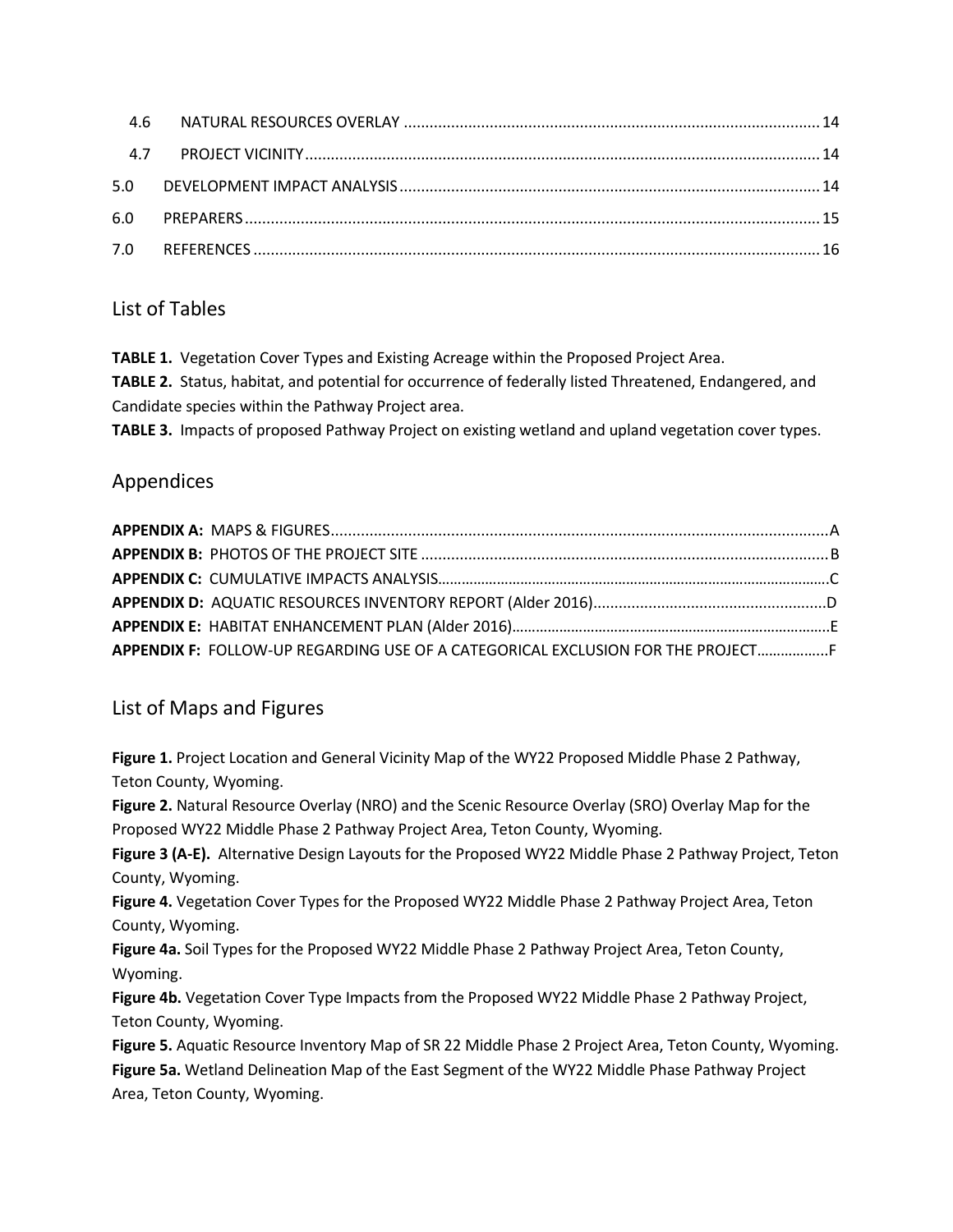**Figure 6.** National Wetland Inventory (NWI) Map for the Proposed WY22 Middle Phase 2 Pathway Project Area, Teton County, Wyoming.

Figure 7. Bald Eagle/Peregrine Falcon Nests in the Vicinity of the Proposed WY22 Middle Phase 2 Pathway Project Area, Teton County, Wyoming.

**Figure 7a**. Moose Crucial Winter Range in the Vicinity of the Proposed WY22 Middle Phase 2 Pathway Project Area, Teton County, Wyoming.

**Figure 7b.** Elk Crucial Ranges in the Vicinity of the Proposed WY22 Middle Phase 2 Pathway Project Area, Teton County, Wyoming.

**Figure 7c.** Mule Deer Crucial Ranges in the Vicinity of the Proposed WY22 Middle Phase 2 Pathway Project Area, Teton County, Wyoming.

**Figure 7d.** Bear Conflict Priority Map for the Proposed WY22 Middle Phase 2 Pathway Project Area, Teton County, Wyoming.

**Figure 8.** The ½-mile Vicinity Area Map for the Proposed WY22 Middle Phase 2 Pathway Project Area, Teton County, Wyoming.

**Figure 9.** Proposed Railing and Wall Design Plans for the Proposed WY22 Middle Phase 2 Pathway Project. **Figure 10.** Proposed Conceptual Mitigation for the Path 22 East Section Phase 2 Project, Teton County, Wyoming.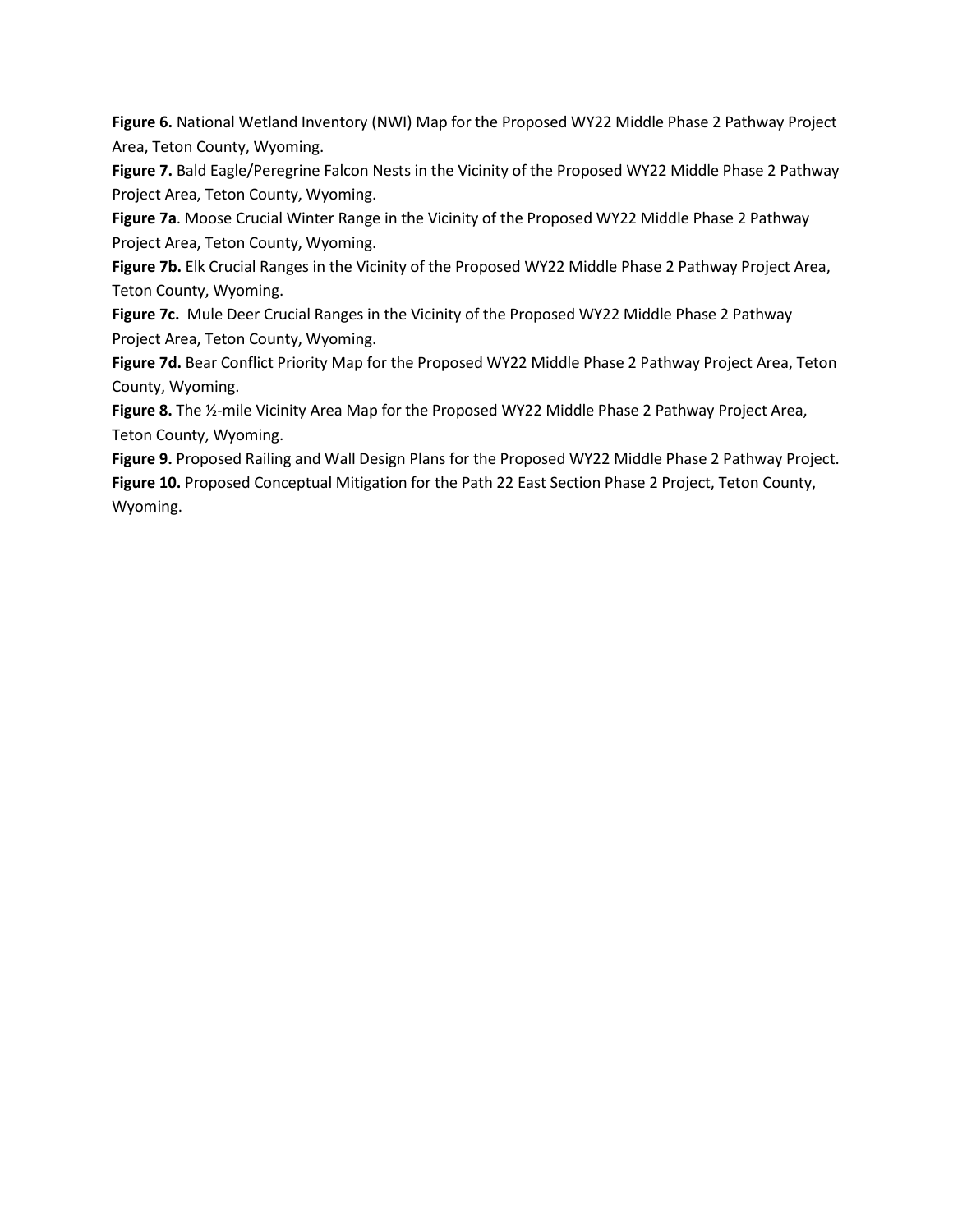## <span id="page-4-0"></span>**1.0 INTRODUCTION**

Teton County and Jackson Hole Community Pathways (TCJHCP) proposed a multi-use path (Path 22 Middle Section) along State Highway 22 (WY22), located in Teton County, WY. The Pathway 22 Middle Section Phase 2 (The Project) comprises a segment approximately 0.9 miles long extending from the Spring Gulch intersection to the existing cattle/pathway tunnel on the Teton Science School Connector Pathway. The pathway construction will include the construction of a Keystone Block Wall (stacked interlocking small blocks), as opposed to a gabion design which was considered but rejected, and replaced with safety railings at strategic locations.

The Project is implemented with the WYDEQ requirement and, pursuant to the Teton County Land Development Regulations (LDRs), the requirements of the Teton County, WY Planning Department. Teton County is preparing this Environmental Analysis (EA) for the WY22 Middle Section Phase 2 Pathway under provisions of their third-party consult agreement using Pioneer Environmental Services, Inc. (Pioneer). This EA has been prepared for the proposed development due to the terms of a settlement agreement between the TCJHCP and the landowner of a property that is located adjacent to the proposed pathway, signed June 2015. The applicant (TCJHCP) filed a preliminary application and was assigned a PAP number (PAP2015-0105) on November 13, 2015. The applicant received a briefing and initial checklist from the Planning Department at the pre-application conference held on November 3, 2015 with representatives from the Teton County Planning and Development Department, the applicant, Teton County Engineering Department, and the Engineers/Designers of the proposed project. This document includes Appendices A (maps and figures), Appendix B (photographs of the site), Appendix C (Cumulative Impact Analysis), Appendix D (Aquatic Resources Inventory Report), Appendix E (Habitat Enhancement Plan) and Appendix F Follow-up Regarding Use of a Categorical Exclusion of the Project). Appendices C and F are specific to this EA as an agreement between Teton County and contesting parties.

#### <span id="page-4-1"></span>**1.1 BACKGROUND**

The proposed WY22 Middle Section Phase 2 Pathway Project (The Project) is located along Wyoming Highway 22 in Teton County, Wyoming. More specifically, the proposed pathway section is located in Sections 29, 31, 32 Township 41N Range 116W. The primary purpose of the proposed pathway is to improve infrastructure for non-motorized travel (bicycle and pedestrian) between Wilson and the Town of Jackson along WY22. The Project will consist of constructing a 10-foot wide paved multiuse pathway with a vegetative buffer, where feasible, between the highway and the pathway. Approximately 0.9 miles of the highway Right-of-Way (ROW) are involved in this project. The Project is the last segment of the Path 22 Pathway Project and stretches from the Spring Gulch intersection to an existing tunnel about a third of a mile east across from the Teton Science Schools' entrance. A review of the depiction below is helpful to understand the location, juxtaposition, and general widths of the multi-use pathway project for the general project vicinity.

On February 22, 2013 TCJHCP submitted a draft Categorical Exclusion (CatEx) request to the Wyoming Department of Transportation for the East Section of the Path 22 Project, which directly adjoins the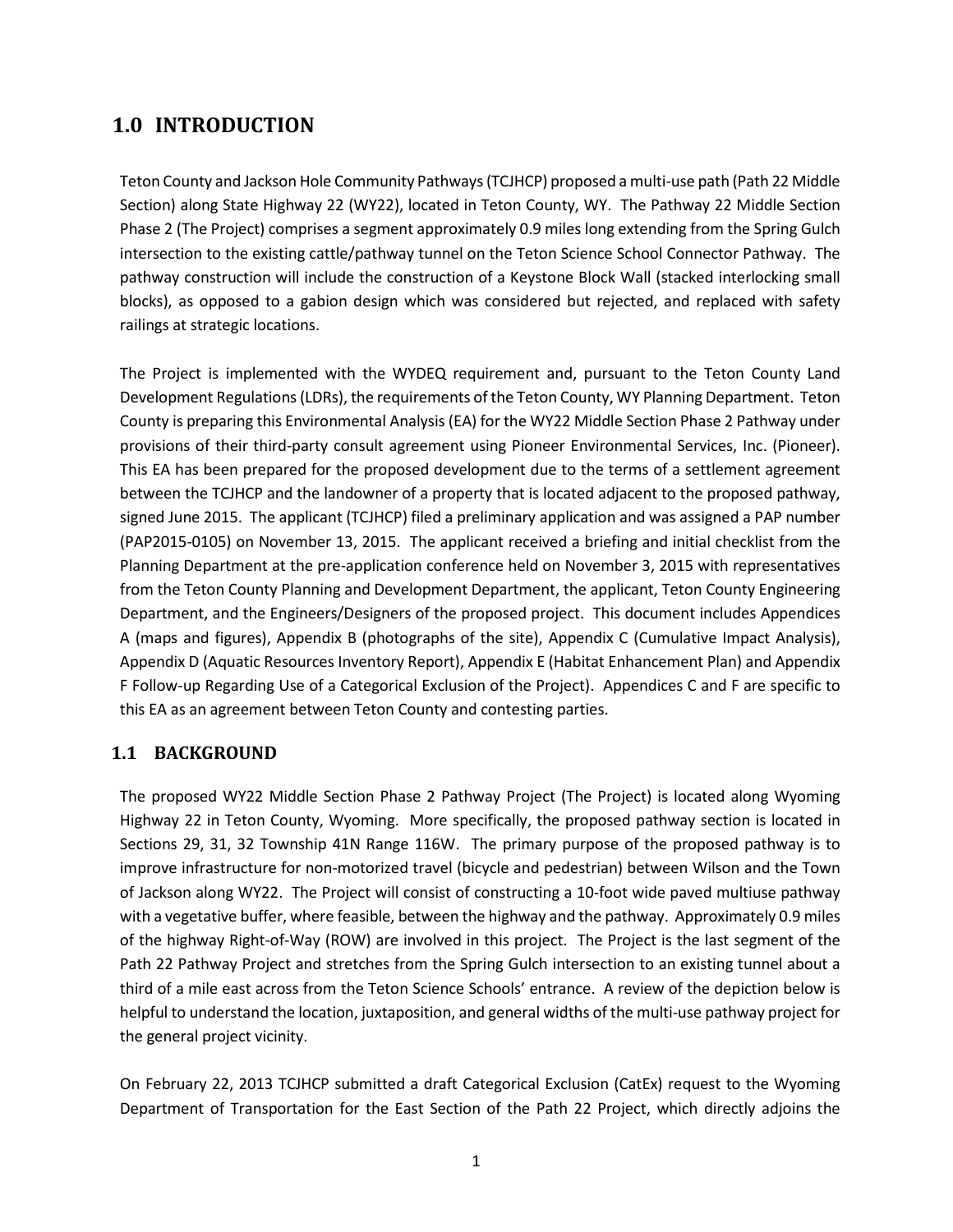

Proposed Project at its eastern terminus and extends along WY22 from Spring Gulch Road to the intersection of WY Highway 22 and US Highway 89 (locally called the "Y"), and then east along US Highway 89 (West Broadway) to Flat Creek Bridge. A CatEx was prepared for the East Segment (Phase 1) because of the nexus to discretionary federal decisions based on federal funding (Scenic Byways and Transportation) of that portion of the multiuse pathway. Justification for the CatEx included the results of the Wyoming Department of Transportation Form 100, which showed that impacts from the Path 22 East Section would be minimal and temporary. On April 26, 2013 the Wyoming Department of Transportation concluded that the Path 22 East Section did qualify for a Categorical Exclusion under 23 CFR  $771.117(c)(3)$ . This decision was based on the findings presented in the CatEx including the Environmental Field Report which provided information and data that showed that minimal and temporary environmental impacts would result if the project were implemented.

On June 22, 2015, a Settlement Agreement was reached which stipulated that a review of the CatEx that was submitted to the Federal Highway Administration (FHWA) through the Wyoming Department of Transportation (WYDOT) under provisions of the National Environmental Policy Act (NEPA) be done. Alder Environmental, LLC conducted this follow-up on July 7, 2015. Alder concluded that the Path 22 East Section (Phase 1) had no extraordinary circumstances and no significant individual or cumulative impacts on the environment, thereby qualifying the project for implementation as a Categorical Exclusion under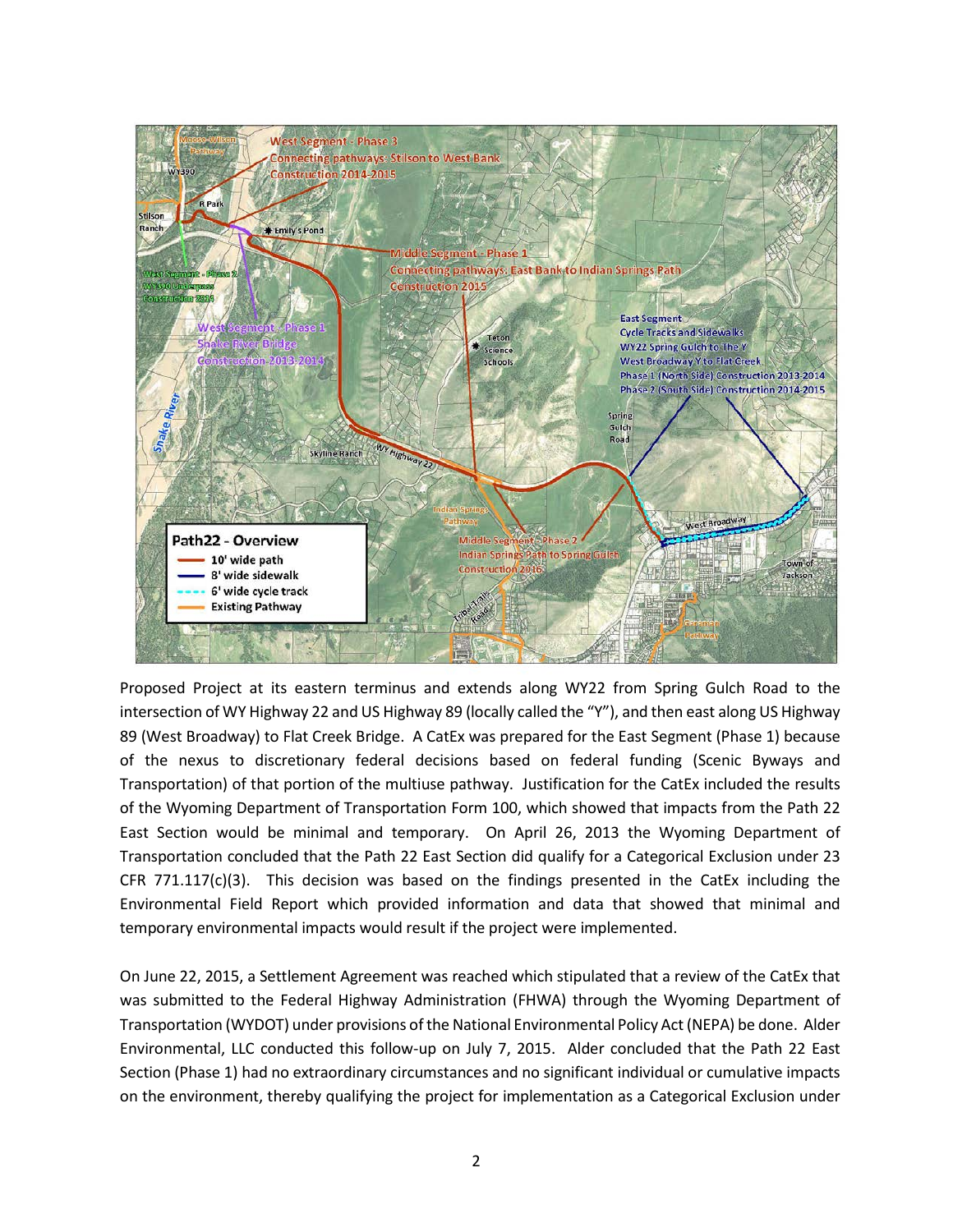the rules of the Federal Highway Administration's NEPA procedures. As part of the Settlement Agreement, Teton County also agreed to provide an Environmental Analysis in accordance with the Teton County LDR's that would specifically address the next phase of The Project. This is that report. This phase, the Middle Section Phase 2, is located entirely within the WYDOT ROW/Easement on WY22. The Project did not require an analysis under provisions of the NEPA because there was no federal nexus such as federal funding or a federal lead agency. The involvement of a Nationwide Wetland Permit (NWP) under provisions of Section 404 of the Clean Water Act is not discretionary as the NWP program has permits that are already issued; the applicant merely needs to show that they comply with the provisions of a particular permit in order to qualify for its use. However, also under the terms of the Agreement, Teton County agreed to review the CatEx prepared for the project and provide a Cumulative Impact Analysis for the Path 22 Middle phase project. As noted in Appendix C of this report, much of the Cumulative Impacts Analysis (CIA) prepared for the Path 22 East Section can be used in a discussion for The Project (Path 22 Middle Section Phase 2) because they are adjacent and the CIA looked at past, ongoing, and future impacts within 0.5 miles of the Path 22 East Section. The CIA was specifically updated for the Middle Section Phase 2 project.

On July 30, 2015 Y2 Consultants, LLC responded to the Categorical Exclusion Follow-up provided by Alder Environmental, LLC. Y2 Consultants challenged the Categorical Exclusion on the grounds that the followup analysis failed to meet the minimum requirements of a Cumulative Impact Analysis. Specifically, they referenced the lack of public outreach and involvement including the lack of landowner involvement. For the Proposed Project, TCJHCP filed a preliminary application and was assigned PAP number PAP2015- 0105. In addition to this, TCJHCP applied for an amended Grading and Erosion Control Permit (GEC) for the Path 22 East Section Phase 2 and was assigned GEC numbers GEC2015-0099R and GEC2015-0070 in September of 2015. A pre-application conference was held for the Proposed Project on November 3, 2015 with representatives from the Teton County Planning and Development Department including the thirdparty environmental consultant (Pioneer), the applicant (TCJHCP), Teton County Engineering Department, and the Engineers/Designers of the proposed project.

#### <span id="page-6-0"></span>**1.2 PROJECT AREA**

The Project is located along the south side of WY22 between Spring Gulch Road and the existing cattle/pedestrian tunnel east of Coyote Canyon Road and Indian Springs Drive. This section of proposed pathway travels approximately 0.9 miles east-west along Highway WY22, in Section 29, 31, and 32 Township 41N Range 116W, Teton County, Wyoming (Figure 1). Although most of the area is not zoned because it lies within the ROW/Easement, surrounding areas have various rural zoning and are within the Scenic Resource Overlay (SRO) (Figure 2). In addition, the eastern end of The Project area lies within the Natural Resource Overlay (NRO) (Figure 2) (Teton County Wyoming MapServer (Ver. 2012/2013). The Project is located entirely in the WYDOT ROW/Easement. Private properties lie adjacent to The Project area on the north and south side of WY22 (See above depiction).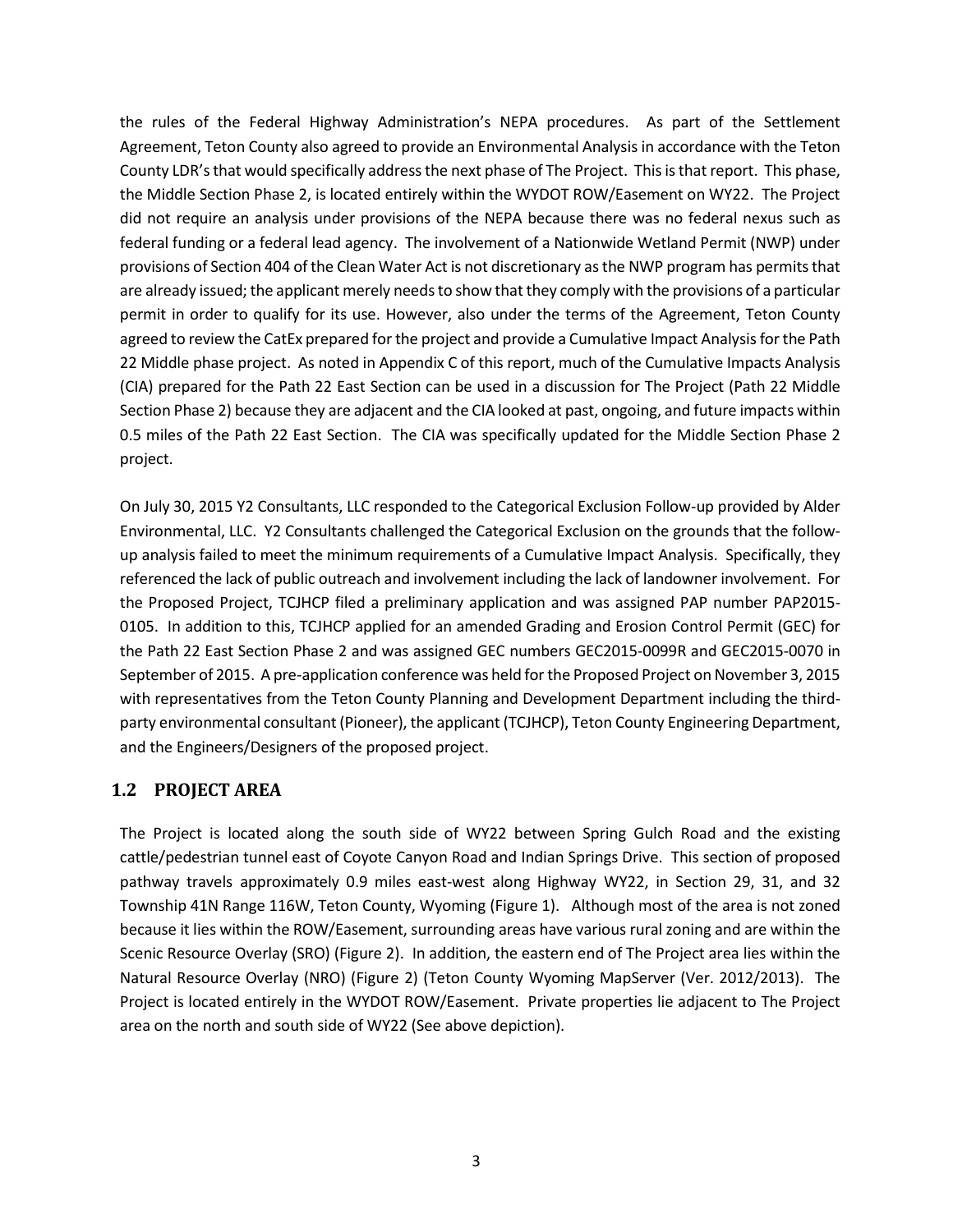#### <span id="page-7-0"></span>**1.3 PURPOSE AND NEED**

The primary purpose of The Project is to improve infrastructure for non-motorized travel (i.e. bicycle and pedestrian) through Teton County, and connecting to the Town of Jackson by constructing a paved pathway segment along WY22. The Proposed Pathway will serve both residents and visitors of Jackson Hole by increasing public safety through the creation of a safe area for non-motorized recreation and transportation. Improvements will include a new 10 ft. pathway adjacent to the roadway, though separated from the roadway by several feet. This will provide pathway users with a separate, safer, travel lane apart from high-speed motorized traffic on roadways that currently have limited shoulders. The construction of railings and retaining walls is required for compliance with the AASHTO 2010 Bicycle Facilities manual/standards (AASHTO 2010). The total length of railing proposed is 1,250 ft. and would be located only in areas where absolutely necessary. (Figure 9).

The completion of The Project will add a vital section to the Jackson Hole Community Pathways system that connects the Town of Jackson to Grand Teton National Park and the Town of Wilson. Further, The Project will also serve as a major component to the improved multimodal transportation system set forth in the 2012 Jackson/Teton County Comprehensive Plan and the 2007 Jackson/Teton County Pathways Master Plan.

## <span id="page-7-1"></span>**2.0 METHODS**

#### <span id="page-7-2"></span>**2.1 USE OF EXISTING INFORMATION**

Most of the information used to create the maps and depictions used for this Environmental Analysis was derived from existing information found in the JH Community Pathways WY22 Pathway Connector Project files, the Aquatic Resources Inventory Report (Alder 2016), the MapServer files compiled for Teton County [\(http://maps.greenwoodmap.com/tetonwy/mapserver/\)](http://maps.greenwoodmap.com/tetonwy/mapserver/), wildlife data from Wyoming Department of Game and Fish (WYGF), and files provided by the Town of Jackson and Teton County, Wyoming. All of the maps and depictions referenced in this Environmental Analysis are found in Appendix A. Sources for these analyses are found in the References Section of this document. Alder Environmental completed most of the surveying for the site using wetland determination data forms for the USACE Western Valleys, Mountains, and Coast Region Version 2.0, with the Sub Region (LLR) Rocky Mountain Forests and Rangeland. Alder prepared maps using ArcGIS 10.3.3 in the following datum and coordinate system; NAD 1983 State Plane Wyoming West FIPS 4904 Feet.

All neighbors and adjacent landowners were contacted by Pioneer Environmental Services, Inc. to ensure their questions and/or concerns were addressed in this EA and the associated DIA. This public outreach involved phone calls and email correspondence with representatives of the Teton Science Schools and the Oliver family, and the Brown family. The Teton Science Schools' view was in favor of the proposed pathway, but was concerned about the impact on traffic along WY22 during construction. The Brown family was also in support of the proposed pathway. The Oliver family wanted to see a thorough analysis of the potential environmental impacts that the implementation of this project would have, including: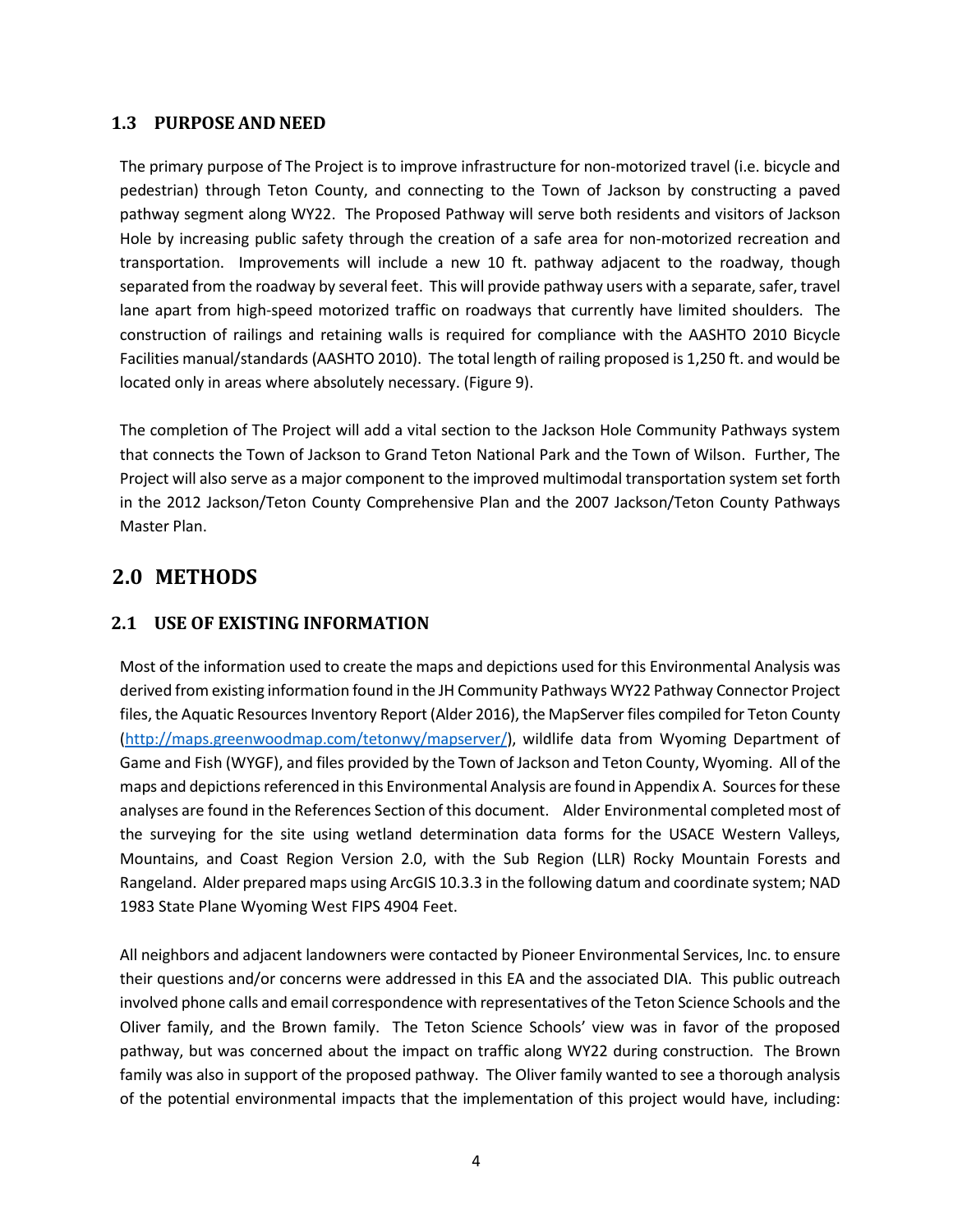impact on existing water resources, grading and erosion control management plans, and the potential impact on big game such as elk, moose, and mule deer. The design of the proposed fencing and retaining walls were also a concern and that the proper wildlife fencing requirements would be adhered to.

#### <span id="page-8-0"></span>**2.2 SITE VISITS AND PHOTOGRAPHY**

Preparation of this Environmental Analysis required making visits to the site. Pioneer Environmental Services visited the site in March 2016, in order to assess the environmental impact of the proposed pathway. Photos of the site taken during those visits with brief descriptions, as well as photos taken by Alder in 2013 and 2016 are included in this report in Appendix B.

#### <span id="page-8-1"></span>**2.3 EXISTING SITE CONDITIONS AND LAND USES**

The Project occurs entirely within the WYDOT ROW/Easement along WY22 and will have no impact on any current land uses, nor will it alter the ROW/Easement width. The Mountain View Baptist Church is located nearby the project area (within the East Section Phase 2 Pathway project area), but does not lie within the boundaries of the Middle Section Phase 2 Pathway (The Project). Besides Diana Brown's small, home-based sewing business on the Brown Ranch property, no other businesses are within The Project boundaries. The Poodle Ranch property and Brown Ranch property are located on the south side of WY22 along the majority of the length of the Project, near the existing tunnel at the west terminus of The Project. Access to the Poodle Ranch and Brown Ranch private driveways will not be affected and safety for residents will be maintained during construction.

The Project is located in an important transportation corridor between Jackson and Wilson, where traffic usage is high. Safety of access and movement is currently restricted for non-motorized users (i.e. bicycles and pedestrians) due to the lack of a separate pathway and the high speed vehicular traffic present on WY22. No cultural resources such as archaeological sites or historic buildings are known to be present within The Project area, and there is very low probability that any will be found during construction. Teton Science Schools is located at the west end of The Project area boundary; however, there are no schools present within the actual Project area.

## <span id="page-8-2"></span>**3.0 ALTERNATIVE SITE DESIGN ANALYSIS**

Given the purpose and function of The Project, TCJHCP developed several alternatives for designs of the larger Path 22 Pathway project between Stilson Ranch and the Town of Jackson. Over six different alternative designs were carefully examined to determine the best possible placement of the pathway (Figure 3, A-F). In addition, the No Action alternative was also considered; however, if it were implemented it would not have met the purpose, needs, or obligations of The Project.

The various alternatives evaluated alignments on both sides of WY22 and examined crossing locations at different points along the entire corridor between Stilson Ranch and the WY22/US89 intersection. With regards to the Path 22 Middle Section Phase 2 segment, three alternatives were considered to construct the pathway on the northern side of WY22. These were Option South C (12b South Cattle North), Option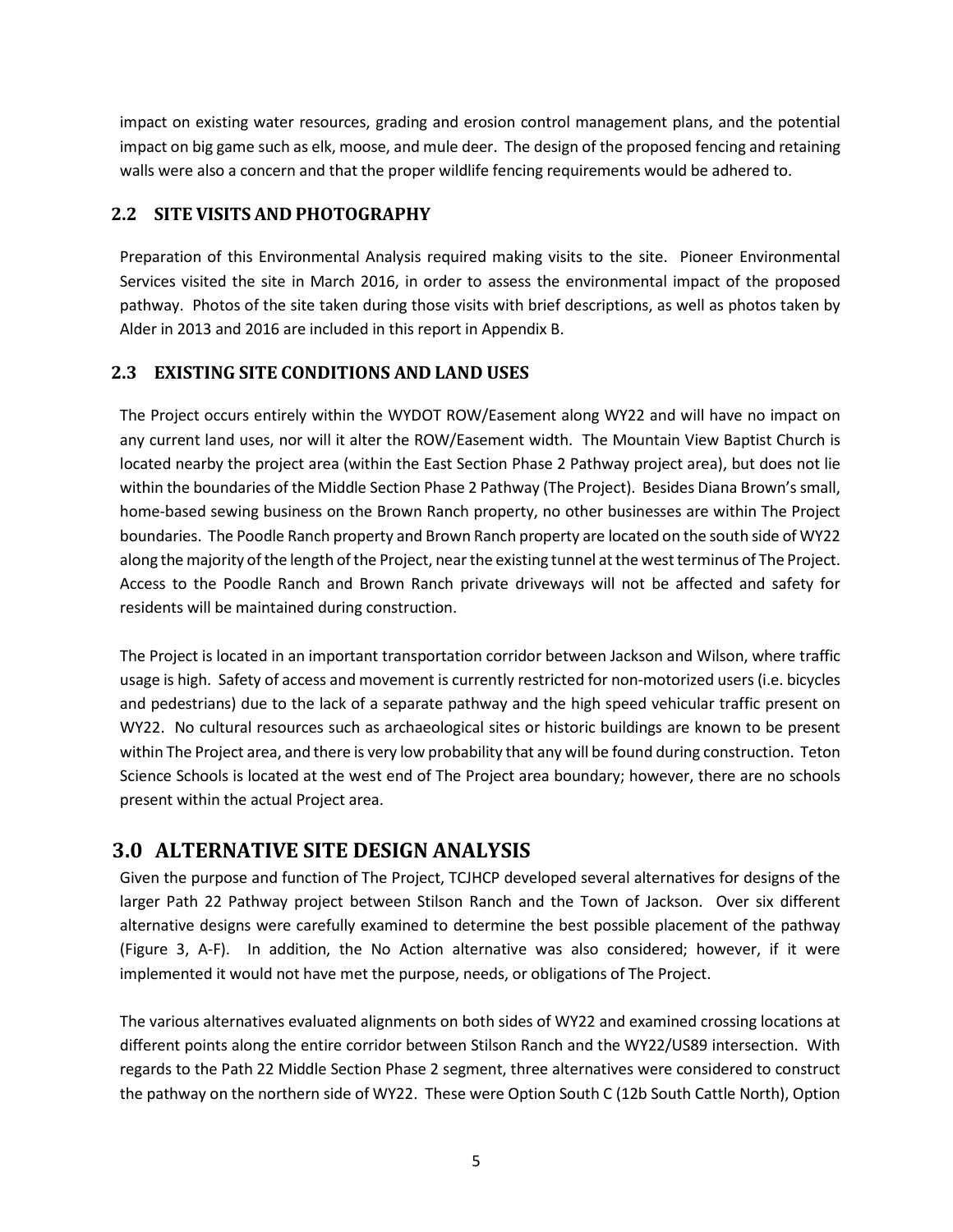South B (12a South Skyline North), and Option North A (2a North North), connecting the Spring Gulch Road intersection to the existing pathway near Teton Science Schools. The north side alternative for the Project segment was ruled out due to the lack of space between the road and the existing cliff/steep hillside to the north of the highway. These options were also costlier and required the construction of more underpasses and tunnels. Three other alternatives evaluated constructing the pathway on the south side of WY22. These were Option South A (1a South South), North C (21b North Cattle South), and Option North B (21a North Skyline South). These options were the least expensive, provided the best connectivity for users to neighborhoods and destinations along the corridor, and had the least environmental impact. The details of each alternative are discussed in detail in the Development Impact Analysis and can be found in Appendix A (Figures 3 A-F).

Ultimately, TCJHCP determined that the preferred alternative Option North B which included construction of the pathway along the south side of WY22 from Spring Gulch to the existing tunnel across from the Teton Science Schools' property because it fulfilled The Project goal (to improve motorized access to this stretch of busy highway, and serve the purpose of creating a link between pathway systems, connecting Grand Teton National Park, Jackson, Wilson, and Teton Village) in the most cost effective way and with the least environmental impact.

## <span id="page-9-0"></span>**4.0 HABITAT INVENTORY**

#### <span id="page-9-1"></span>**4.1 VEGETATION COVER TYPES**

WY22 borders the northern project boundary and agricultural lands extend along the southern boundary. Since construction of WY22 in 1945, The Project area has remained well vegetated (Alder 2016). Existing vegetation consists primarily of:

- Natural and Introduced Grassland,
- Scrub Shrub Wetland,
- Mesic Tall Shrub Willow,
- Mixed Tall Shrub,
- Mesic Shrub Sagebrush
- Agricultural Meadow Irrigated (Figure 4)
- Developed / Disturbed Highway and Driveways (Greenwood Mapping, Inc. 2016).

The 'Natural and Introduced Grassland' area is dominated by introduced grasses as a result of the revegetation associated with the construction of WY22. The 'Mixed Tall Shrub' is comprised mainly by sagebrush (*Artemisia spp*.). The 'Mesic Tall Shrub' is dominated by coyote (sandbar) willow (*Salix exigua*.). The 'Mesic Shrub' is dominated by rubber rabbitbrush (*Ericameria nauseosa*). The 'Agricultural Meadow' are actively flood irrigated.

The table below describes the existing vegetation cover types and their acreage within The Project study area. These cover types are also depicted on Figure 4 in Appendix A of this EA.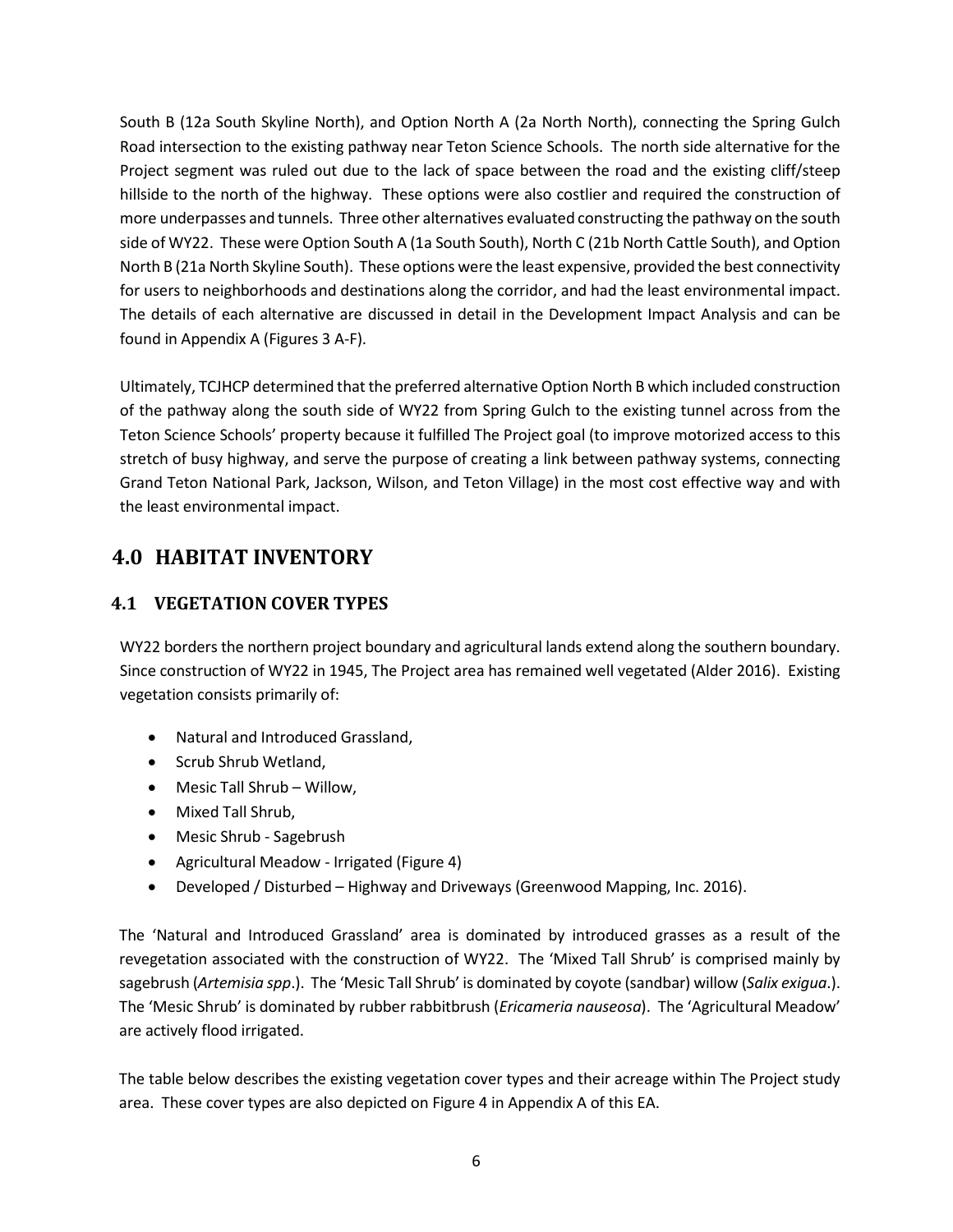| Table 1. Vegetation Cover Types and Existing Acreage within the Proposed Project Area. |                 |                              |  |
|----------------------------------------------------------------------------------------|-----------------|------------------------------|--|
| <b>Habitat Type</b>                                                                    | <b>Map Code</b> | <b>Existing Area (acres)</b> |  |
| Palustrine Scrub-Shrub Wetland                                                         | <b>PSSA</b>     | 0.56                         |  |
| Natural and Introduced Grassland                                                       | HPG.            | 1.83                         |  |
| Open Water                                                                             | NID/NLP         | 0.0013                       |  |
| <b>Agricultural Meadow</b>                                                             | <b>NIPI</b>     | 0.27                         |  |
| Developed / Disturbed / Landscaped                                                     | <b>NRDR</b>     | 2.69                         |  |
| Developed / Disturbed / Landscaped                                                     | <b>NRDS</b>     | 0.44                         |  |
| Developed / Disturbed / Landscaped                                                     | <b>NSMT</b>     | 0.03                         |  |
| Mixed Tall Shrub                                                                       | <b>SRB</b>      | 0.10                         |  |
| Mesic Shrub                                                                            | <b>SSD</b>      | 2.58                         |  |
| Mesic Tall Shrub                                                                       | SWL             | 0.35                         |  |
|                                                                                        | Total           | 8.83 acres                   |  |

As with the adjacent Path 22 East section (Phases 1 and 2) and the Path 22 Middle Section Phase 1, the entire project area is located almost entirely in an area of previous disturbance. During a site visit in March, 2016, Pioneer Environmental Services identified grasses and flowering plants including Indian ricegrass (*Achnatherum hymenoides*), feather reed grass (*Calamagrotis spp.*), cinquefoil (*Potentilla spp.*), and aster (*Aster spp.*). Irrigation dependent wetland species include meadow foxtail (*Alopecurus pratensis*), coyote (sandbar) willow, and watercress (*Nasturtium officinale*). Meadow foxtail and watercress are wetland indicator species (NRCS 2016).

In March 2016, Alder Environmental identified irrigation-induced wetlands, with obligate and facultative hydrophytic species, running along the southeastern portion of the property bordering the Poodle Ranch (Figure 5). The wetland species identified include coyote (sandbar) willow, Northwest Territory sedge (*Carex utriculata*)*,* meadow foxtail, Canada thistle (*Cirsium arvense*), sedges (*Carex spp.*), smooth brome (*Bromus inermis*)*,* western wheatgrass (*Pascopyrum smithii*), golden currant (*Ribes aureum*), arctic rush (*Juncus arcticus*) and reed canarygrass (*Phalaris arundinacea*) (Alder 2016). The presence of facultative and facultative upland plant species indicates prolonged drier periods or ground water depths decreasing below 12 inches during the growing season (Alder 2016).

#### <span id="page-10-0"></span>**4.2 NOXIOUS WEEDS**

The Project area lies within the ROW/Easement of WY22 and has vegetation characteristics typical of roadsides including non-native species that dominate nonagricultural settings. These species include timothy (*Phleum pratense*)*,* Kentucky bluegrass (*Poa pratensis*)*,* smooth brome (*Bromus inermis*), and Canada bluegrass (*Poa compressa*). Other invasive and noxious weeds are located in isolated patches throughout Teton County and likely found in The Project area include spotted knapweed (*Centaurea maculosa*), houndstongue (*Cynoglossum officinale*), St. John's wort (*Hypericum perforatum*), Dyer's woad (*Isatis tinctoria*), and Canada thistle (*Cirsium arvensis*) (Cogan and Johnson 2013). Alder Environmental,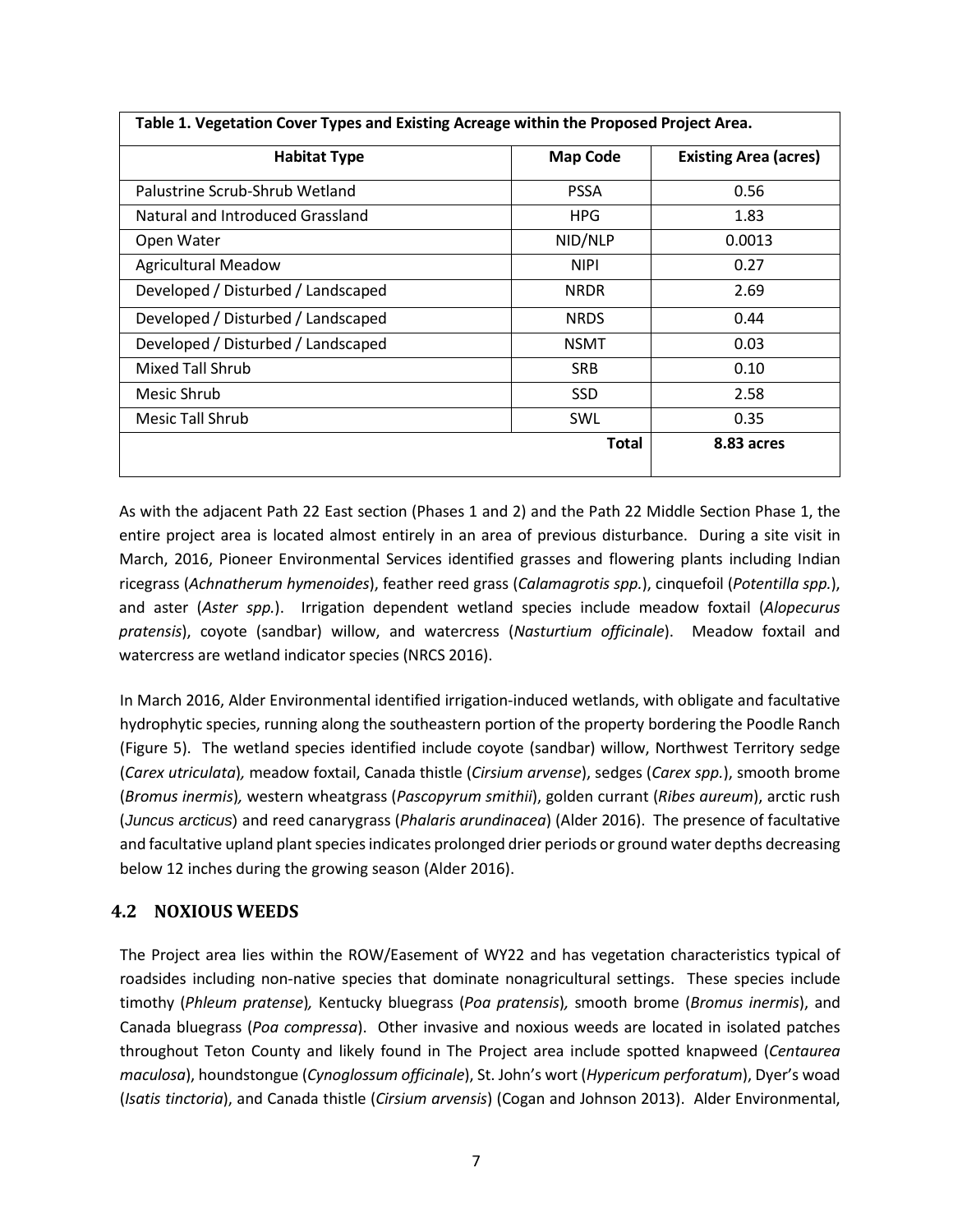LLC, noted the presence of nonnative/weedy species indicative of disturbed or degraded habitat during the wetland delineation in March 2016 (Alder 2016). The proposed pathway project is subject to the Teton County Noxious Weed Control Regulations (TCWPD 2015).

#### <span id="page-11-1"></span><span id="page-11-0"></span>**4.3 HYDROLOGY**

#### 4.3.1 SURFACE HYDROLOGY

The Project area is part of the Spring Creek – Snake River sub-watershed (HUC 12-170401030504) (USGS 2015). As documented by Remlinger and Smith (2015), Waters of the US (WOTUS) are present in The Project area. The only naturally occurring surface water feature in The Project area is Spring Creek which originates from spring seeps flowing from the base of East and West Gros Ventre Buttes. In addition to this natural surface water, three constructed irrigation ditches are located within The Project area including Spring Creek Ditch, Badger Ditch, and Stephen Adams Ditch (Figure 5). The Gros Ventre River flooding and recharge may contribute to Spring Creek flows (Alder 2016). The Spring Creek Ditch is a primary irrigation ditch that diverts water from the Gros Ventre River to irrigate pastures and meadows between East and West Gros Ventre Butte. Stephen Adams Ditch diverts water from Spring Creek and crosses WY22, then flows east along the southern boundary of The Project area. South of The Project area, a return ditch flows west from Stephen Adams Ditch to Spring Creek Ditch. Badger Ditch diverts water from Spring Creek and runs along the eastern base of West Gros Ventre Butte, then crosses the property and continues flowing south. Wetlands associated with Badger Ditch are influenced by irrigation practices, not from natural hydrologic conditions. Wetland hydrology will disappear when water from Spring Creek is no longer diverted into Badger Ditch, Spring Creek Ditch or the Steven Adams Ditch.

All water features flow north to south and enter the property through culverts running under WY22 from the Mead Ranch on the north side of the highway (Greenwood Mapping, Inc. 2016). These water features have existed for over a century, remaining mostly undisturbed according to aerial photographs dating back to 1945 (Alder 2016).

#### <span id="page-11-2"></span>4.3.2 GROUNDWATER

In an October 2011 wetland delineation, Alder Environmental observed water table and saturation levels in 16-inch soil pits as well as surface drainage and ground water present in the irrigation ditch. During the March 2015 and 2016 field work, Alder did not observe these primary wetland hydrology indicators. However, surface and groundwater (estimated to be <12" deep) exists in areas directly adjacent to Spring Creek Ditch and Spring Creek and a low lying area with wetland hydrology to the east of Spring Creek. These wetlands are likely attributed to a combination of natural and irrigation induced hydrology. Wetlands adjacent to Badger Ditch, and Stephen Adams Ditch are a result of irrigation practices (Alder 2016).

#### <span id="page-11-3"></span>4.3.3 FLOODPLAIN

The section of Spring Creek that runs through this property is located within the 100-year floodplain (Zone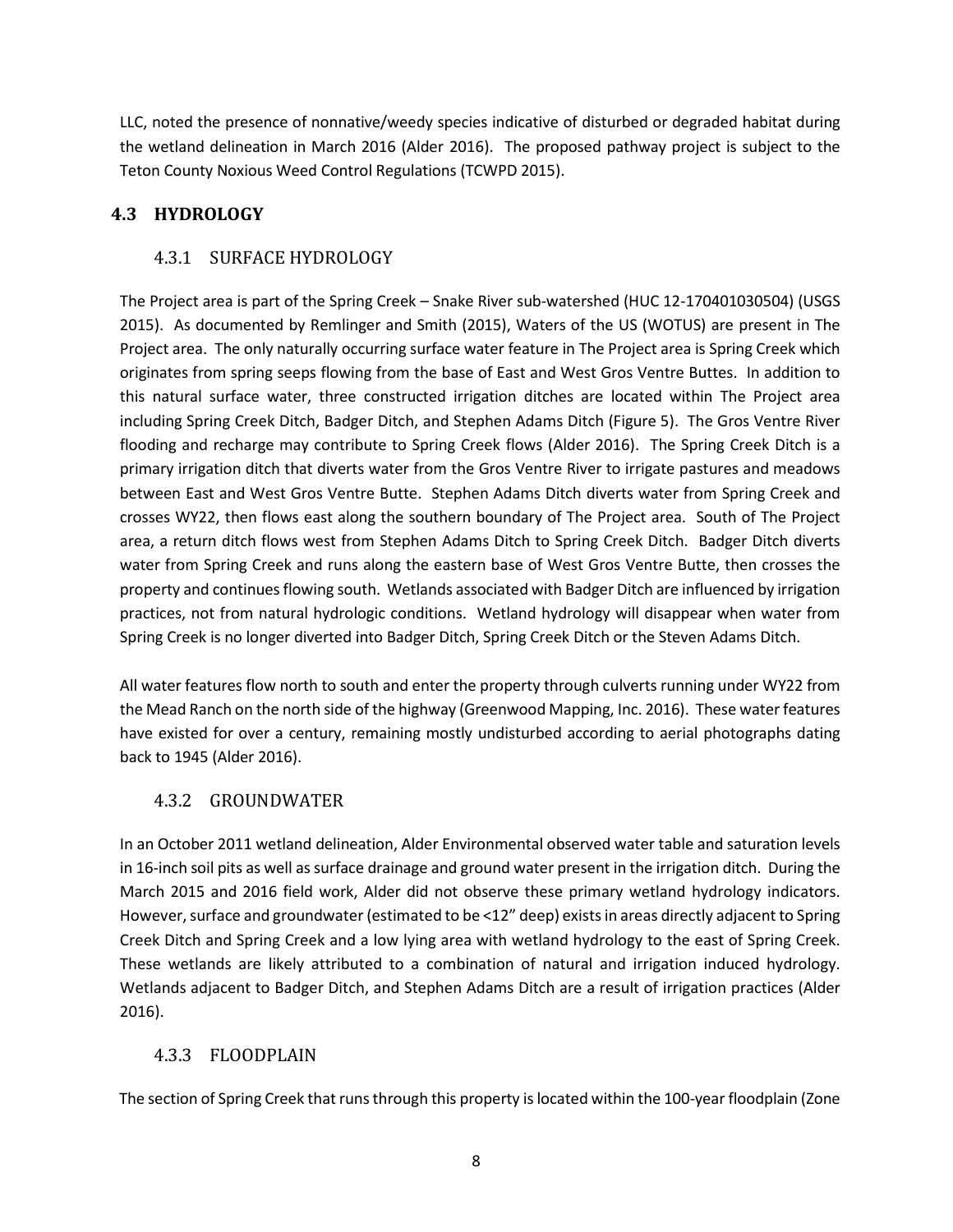<span id="page-12-0"></span>AE). There will be no impacts to this floodplain (Remlinger and Smith, NEPA Categorical Exclusion Follow Up per June 22, 2015 Settlement Agreement 2015).

#### 4.3.4 WETLANDS

Approximately 24,393 square feet (.56 acres) of scrub-shrub wetland (PSSE) is present within the proposed project area (Figure 5, Figure 6). Hydrology associated with this wetland is supplied primarily by flood irrigation and existing ditches. However, part of this wetland area includes a "Natural Wetland Hydrology Area", which is influenced mainly by the natural hydrology associated with Spring Creek (Alder 2016). Wetlands adjacent to Spring Creek are likely attributed to a combination of natural and irrigation induced hydrology. Wetlands adjacent to Badger Ditch, and Stephen Adams Ditch are a result of irrigation practices (Alder 2016). The full text of the Aquatic Resources Inventory Report (Alder 2016) for The Project area is found in Appendix D, along with the letter of concurrence from the USACE (for the NWP14) dated 20 April 2016.

#### <span id="page-12-2"></span><span id="page-12-1"></span>**4.4 WILDLIFE**

#### 4.4.1 RAPTORS

#### 4.4.1.1 BALD EAGLE

<span id="page-12-3"></span>The bald eagle (*Haliaeetus leucocephalus*) is known to be present in the Spring Creek-Snake River subwatershed, including areas surrounding Spring Creek. Bald eagles generally nest near coastlines, rivers, large lakes or streams that support an adequate food supply. They often nest in mature or old growth trees, snags (dead trees), cliffs, rock promontories, rarely on the ground, and with increasing frequency on human-made structures such as power poles and communication towers. Although it is no longer listed as a Threatened species under provisions of the Endangered Species Act, the species and its habitat remain protected under the Bald and Golden Eagle Protection Act as well as the Migratory Bird Species Act. Provisions to protect bald eagle nests within 660 feet of a proposed development are included in the LDRs for Teton County. There are four documented bald eagle observations within The Project area (Figure 7) (NMJH/JHWF 2016). The nearest nest is approximately 0.6 miles away from The Project area on High School Butte (Patla 2015).

#### 4.4.1.2 PEREGRINE FALCON

<span id="page-12-4"></span>The American peregrine falcon (*Falco peregrinus anatum*) was delisted as a species protected under the Endangered Species Act but is protected under the Migratory Bird Treaty Act. Breeding pairs often utilize habitats containing cliffs and almost always nest near water. They commonly use open habitats for foraging. Many artificial habitats like towers, bridges and buildings are also utilized by the species. There are no documented occurrences within The Project area nor are there any peregrine nest sites in The Project area.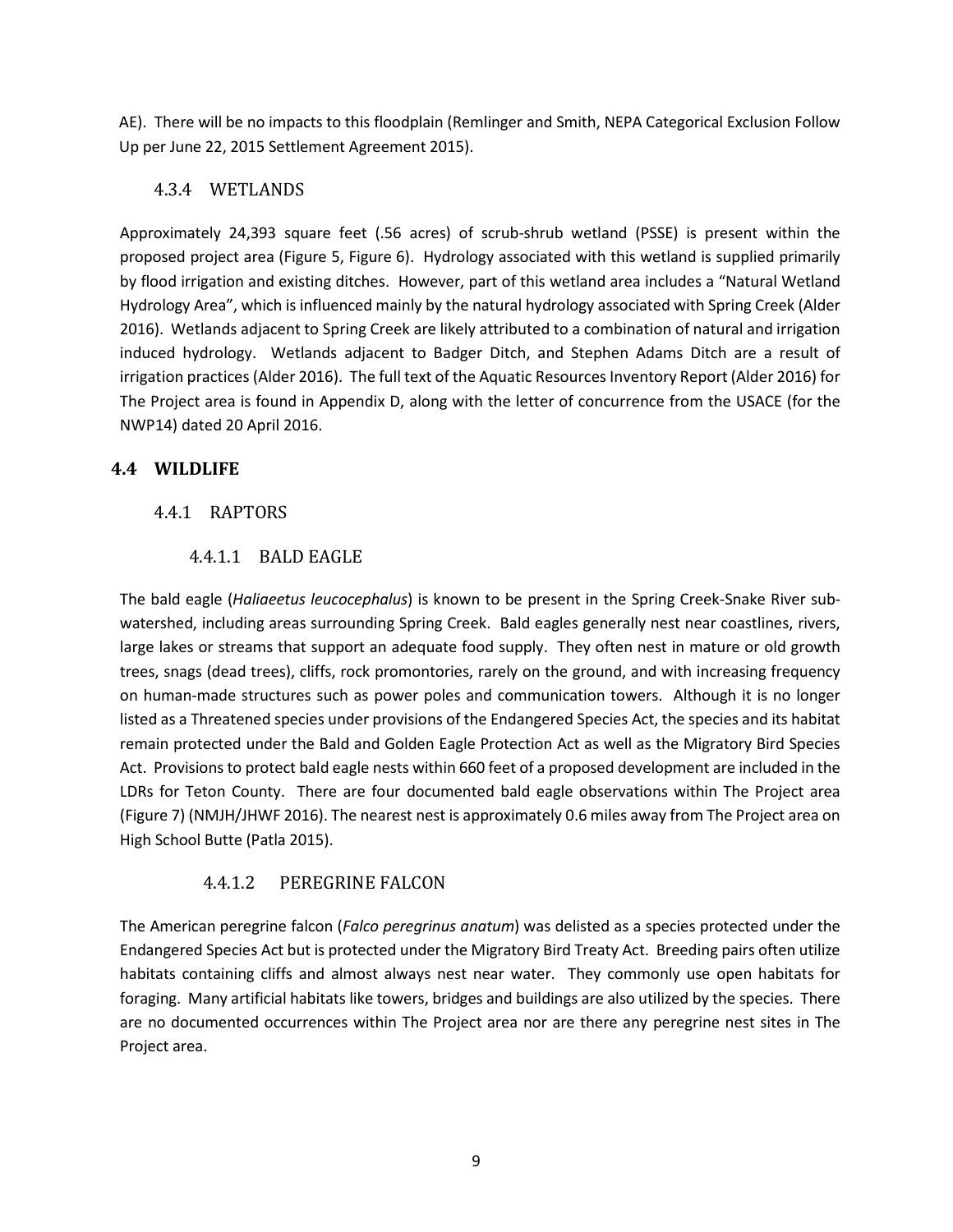#### <span id="page-13-0"></span>4.4.2 SNAKE RIVER FINE-SPOTTED CUTTHROAT TROUT

Snake River fine-spotted cutthroat trout (*Oncorhynchus clarkii behnkei*) are protected under the Teton County LDRs. Specifically, trout spawning areas are included in the Natural Resource Overlay as crucial habitat. The proposed Middle Section Pathway intersects with Spring Creek, a 14.0 mile long tributary to the Snake River, at the confluence of WY22 and Spring Creek. Trout are known to inhabit this section of Spring Creek, and it is highly likely that this section of Spring Creek also provides trout spawning areas (WGFD 2015).

#### <span id="page-13-1"></span>4.4.3 TRUMPETER SWANS

Trumpeter Swans (*Cygnus buccinators*) are protected under the Teton County LDRs. The NRO specifically lists trumpeter swan nests and winter habitat as essential to the survival of the species. Typical trumpeter swan foraging habitat is generally restricted to shallow, freshwater marshes, ponds, lakes, and infrequently slow moving rivers, though they may occasionally be found in fields and other upland habitats (Slater 2006).

The Project area is used as a migration (flight) path for trumpeter swans moving from the wetlands on the National Elk Refuge to the open water wetlands located along Flat Creek, Spring Gulch and the Gros Ventre River corridor. The Wyoming Wetlands Society (WWS) believes that power lines pose a potential issue and encourage that any power lines in the area be buried (WWS 2015).

#### <span id="page-13-2"></span>4.4.4 MOOSE

Crucial moose winter habitat is protected by the LDRs and is essential to the survival of the moose. Moose find food and/or cover in these areas during the most inclement and difficult weather conditions. Crucial moose winter habitat is described as primarily palustrine-shrub willow and cottonwood, palustrineforested cottonwood, highly mesic forest-cottonwood, and cottonwood/spruce, upland forest-subalpine fir habitat types, and secondarily xeric and mesic sagebrush-grasslands and mixed shrub types. These habitat types are used by moose during winter 8 out of every 10 years. The Project area does not include crucial moose winter range.

Although not a protected habitat by the LDRs, the Wyoming Game and Fish Department does consider The Project area and the vicinity as moose seasonal range, including both Spring/Summer/Fall Range, and Winter/Yearlong Range (Figure 7a) (Wyoming Game & Fish Department 2015); however, moose use is expected to be minimal with occasional foraging along the edges and possibly in the willow patch along the eastern portion of the property (Campbell 2015).

#### <span id="page-13-3"></span>4.4.5 ELK

The LDRs provide protection for crucial elk migration routes and elk crucial winter range. The LDRs define crucial elk migration routes as the migration routes used by elk 8 out of every 10 years to migrate from summer ranges to winter ranges. Crucial elk winter range generally consists of xeric and mesic sagebrush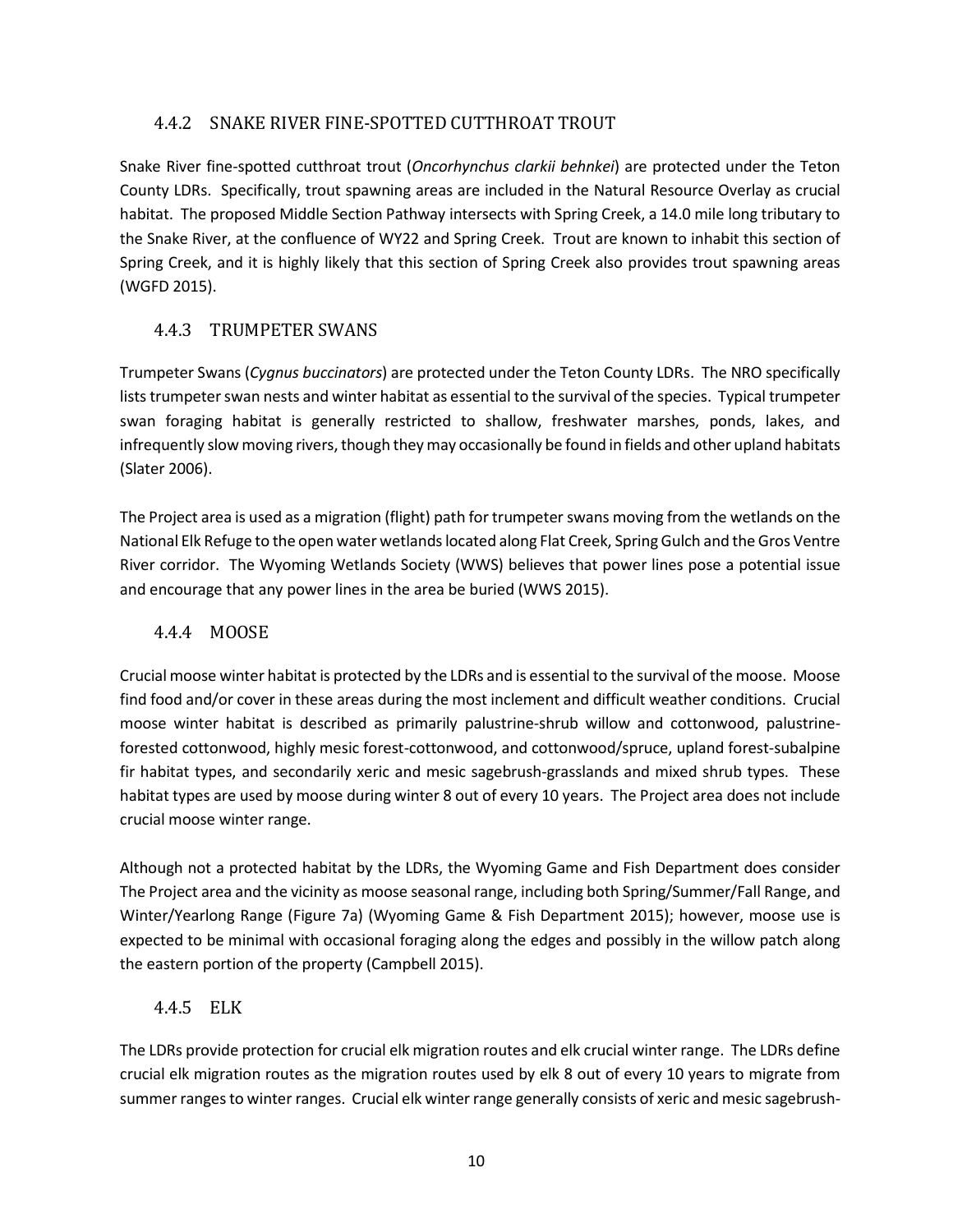grasslands, mixed shrub, mesic and xeric open grassland, and certain agricultural meadow types, that are used during winter months by elk 8 out of every 10 years.

The Project area is not part of an elk crucial migration route. However, the property to the south of the proposed pathway (Poodle Ranch) includes migration corridors for elk (Younkin 2015). Elk use in this area is believed to be less than mule deer with movement between neighboring buttes to the north and west of the property, (East Gros Ventre Butte and West Gros Ventre Butte) and the Poodle Ranch Hay Fields and High School Hill to the south.

Although The Project area does not provide crucial winter habitat for elk, the Wyoming Game and Fish consider the Teton Science School property (located about 886 ft. (0.17 miles) to the west) crucial elk winter habitat. The majority of The Project area consists of elk parturition area with the exception of the section east of Spring Creek (Figure 7b) (Wyoming Game & Fish Department 2015).

#### <span id="page-14-0"></span>4.4.6 MULE DEER

The LDRs provide protection to crucial mule deer migration routes and crucial winter range. Crucial mule deer migration routes are used by mule deer 8 out of every 10 years to migrate from summer ranges to winter ranges. Although specific mule deer migration routes are less common than elk migration routes, a few very important routes have been identified as crucial to Teton County mule deer.

Crucial mule deer winter range generally consists of xeric and mesic sagebrush-grasslands and mixed shrub types which are used during the crucial winter months by the mule deer 8 out of every 10 years. This crucial winter range is limited and occurs at low elevations where shrub scrub-grassland habitat types are located.

The Project area does not provide crucial mule deer migration routes; however, the eastern section of the property adjacent to East Gros Ventre Butte includes crucial mule deer winter range (Figure 7c) (Wyoming Game & Fish Department 2015). The adjacent Poodle Ranch also provides crucial winter range for mule deer (Younkin 2015). During the winter and early spring months, mule deer congregate on both East Gros Ventre Butte and High School Hill (Alder 2011). This general area is also sometimes referred to as Vogel's Hill or the south end of West Butte.

According to wildlife-vehicle collision data, from 1976-1981, 12 mule deer were killed on WY22 between Spring Gulch Road and the WY22/US89 intersection (Alder 2011). In the following years from 1980 to 2012, nine mule deer and two elk have been killed along WY22 from the Spring Gulch Road intersection to just south of the Poodle Ranch entrance (Campbell 2015). The property contains similar habitat to this adjacent Pathway 22 East section, where mule deer cross the highway. However, the density and growth of wetland shrubs may inhibit and in some areas possibly prohibit the crossing of ungulates into the southern habitat (Campbell 2015). During a site visit in March, 2016, Pioneer Environmental identified mule deer scat in the wetlands on the western section of the property.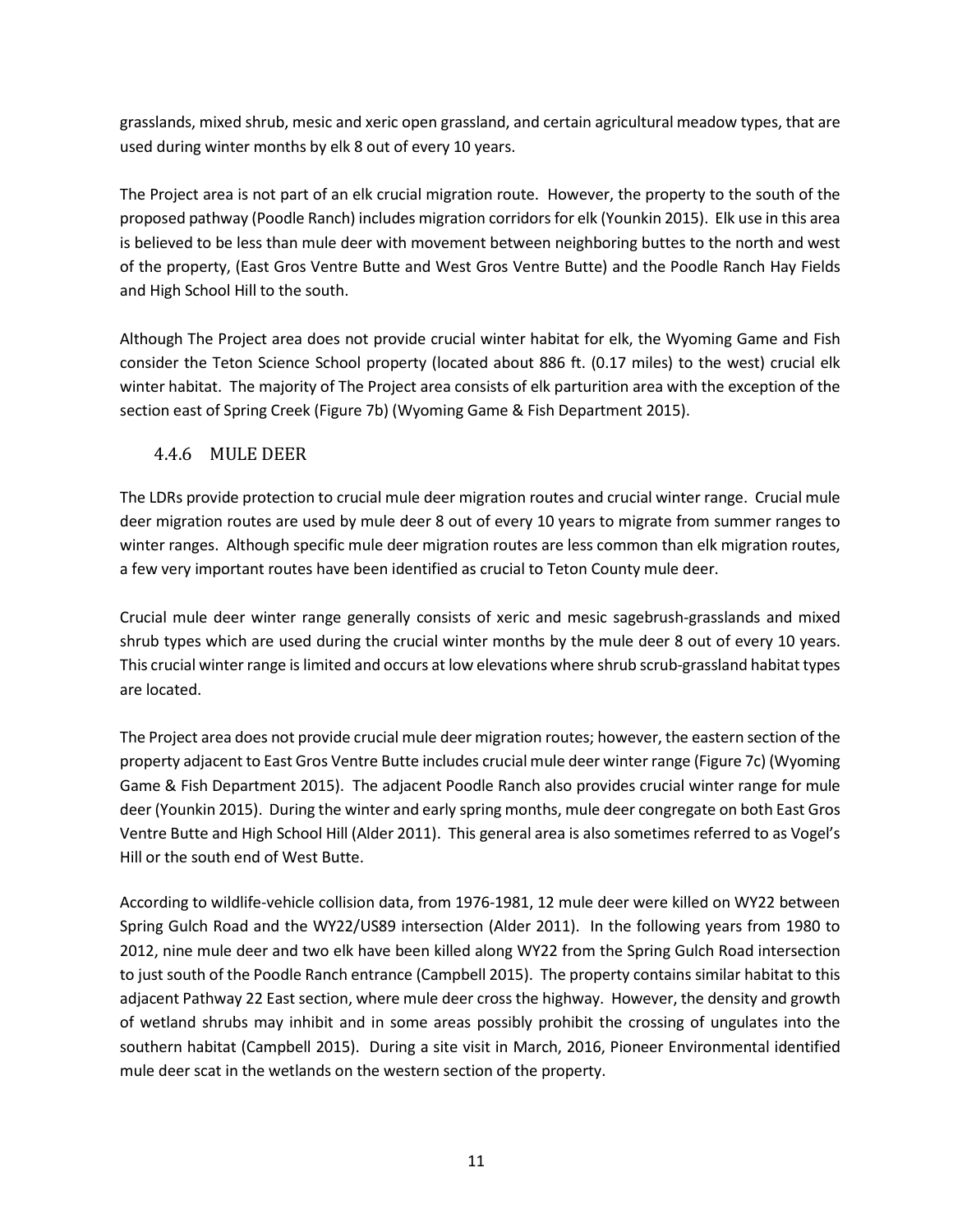According to the plans for the Proposed Pathway, the retaining wall will consist of segmented/terraced sections of keystone block to avoid long, continuous stretches. The wall heights have been minimized and terraced to provide permeability for wildlife and allow movement through areas even when there are retaining walls present (Keystone Retaining Wall Systems 2016). The proposed railing will be a 42" high wooden 2-rail fence, intended to meet wildlife friendly design with the bottom rail more than 18" above the ground (Teton County 2016) (Figure 8). Campbell (2015) advised that installing a 70-foot length of retaining wall and 320-foot length of pedestrian railing within the Path 22 East section would "result in adverse impacts to Teton County protected wildlife species" but that the adverse impacts associated with the proposed retaining wall and railing would be negligible. Since then, the Path 22 East section has been reengineered to eliminate the retaining wall and pedestrian railing.

#### <span id="page-15-0"></span>4.4.7 MIGRATORY BIRDS

The Migratory Bird Treaty Act (1916, as amended) makes it illegal for anyone to take, possess, import, export, transport, sell, purchase, barter, or offer for sale, purchase, or barter, any migratory bird, or the parts, nests, or eggs of such a bird except under the terms of a valid permit issued pursuant to Federal regulations. The migratory bird species protected by the Act are listed in 50 CFR 10.13. Species that were observed within The Project area include the American dipper (*Cinclus mexicanus*), also known as the water ouzel, which was seen at a site visit in March, 2016 (Pioneer). This species is an indicator of good environmental health, and feeds on macroinvertebrates and fish. Also present on site are juncos, sparrows, and robins, which are oftentimes found by roadsides and areas of disturbance (Audubon 2016). The lack of shrubs, brush, and trees largely limits the nesting species to ground nesting birds, and does not provide suitable habitat for any listed Threatened or Endangered species. All migratory birds are protected under provisions of the Migratory Bird Treaty Act.

#### <span id="page-15-1"></span>4.4.8 AMPHIBIANS

There are two sources of permanent water on-site, including Spring Creek, located at the eastern portion of The Project site, and Stephen Adams Ditch, an agricultural ditch which crosses under The Project area through an existing culvert and then continues parallel to WY22. Although a small amount of aquatic habitat is present within the actual project area, it is covered by an existing culvert. The Project will utilize this culvert and construct the pathway on top of it, to avoid any fill within Spring Creek or the ditch. Although it is possible for amphibians such as the Columbia Spotted Frog (*Rana luteiventris*) to be found at the site, The Project is unlikely to affect these species or habitat. These species and similar species are likely present downstream of The Project area, in which case it is encouraged that BMPs are followed carefully during construction in order to reduce any potential impact downstream.

#### <span id="page-15-2"></span>4.4.9 BEARS

The pathway project area is entirely located within Bear Conflict Priority Area 2 (Figure 7d). Black bears (*Ursus americanus*) are commonly seen on nearby National Forest Service (NFS) land as well as the valley floor. No reports of grizzly bear (*Ursus arctos horribilis*) within The Project area were found; however, there is always a potential for grizzly bears to occasionally wander through an area on the edges of their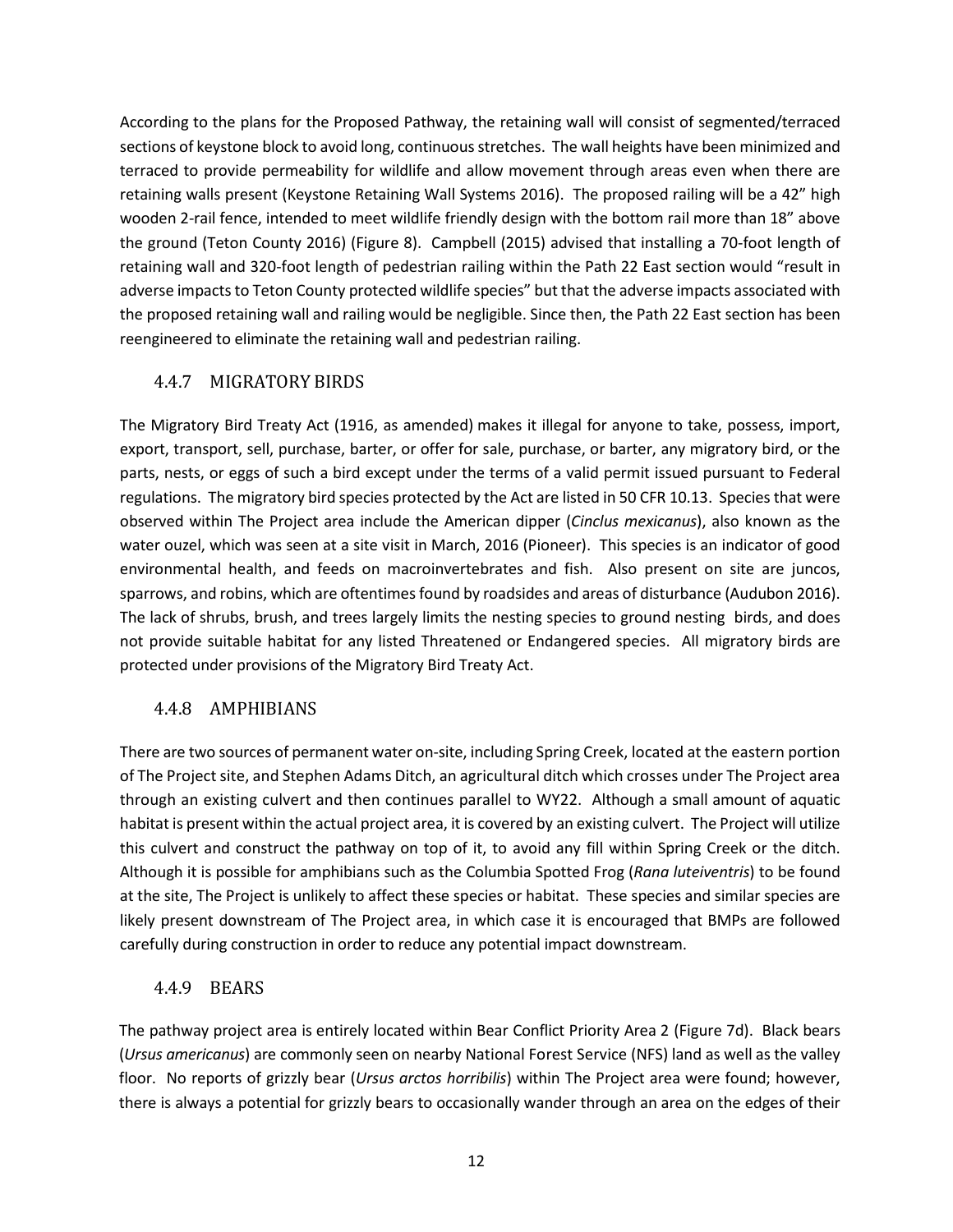normal range if attracted by food during years when natural foods are scarce. The grizzly bear has been expanding its known distribution during the past few years (WYGF 2015).

#### <span id="page-16-0"></span>**4.5 FEDERALLY LISTED THREATENED, ENDANGERED AND CANDIDATE SPECIES**

The species listed by the U.S. Fish and Wildlife Service under provisions of the Endangered Species Act (1973, as amended) that have a potential for occurring in Teton County, their scientific name, status, and general habitat are noted below:

**TABLE 2.** STATUS, HABITAT AND POTENTIAL FOR OCCURRENCE OF FEDERALLY LISTED THREATENED, ENDANGERED AND CANDIDATE SPECIES WITHIN THE PATH 22 MIDDLE SECTION PROJECT AREA.

| SPECIES/CRITICAL<br><b>HABITAT</b>                                                                                                                                                | <b>SCIENTIFIC NAME</b>       | <b>STATUS</b>                  | <b>HABITAT</b>                                                               | <b>POTENTIAL FOR</b><br><b>OCCURRENCE IN</b><br><b>PROJECT AREA</b> |
|-----------------------------------------------------------------------------------------------------------------------------------------------------------------------------------|------------------------------|--------------------------------|------------------------------------------------------------------------------|---------------------------------------------------------------------|
| Canada Lynx*                                                                                                                                                                      | Lynx<br>canadensis           | Threatened                     | Montane forests                                                              | <b>Extremely low</b>                                                |
| Gray Wolf                                                                                                                                                                         | Canis lupus                  | Experimental/<br>Non-essential | <b>Greater Yellowstone</b><br>Ecosystem                                      | Unlikely                                                            |
| <b>Grizzly Bear</b>                                                                                                                                                               | Ursus arctos<br>horribilis   | Threatened                     | Montane<br>forests                                                           | No reports of species<br>present at site                            |
| Yellow-billed Cuckoo<br>(Western)                                                                                                                                                 | Coccyzus<br>americanus       | Threatened                     | Riparian<br>areas/cottonwood<br>forests west of<br><b>Continental Divide</b> | <b>Extremely low-habitat</b><br>not preset                          |
| Greater Sage-grouse                                                                                                                                                               | Centrocercus<br>urophasianus | Candidate                      | Sagebrush<br>communities                                                     | Habitat not present                                                 |
| North American<br>Wolverine                                                                                                                                                       | Gulo gulo luscus             | Candidate                      | Subalpine to alpine                                                          | Habitat not present                                                 |
| <b>Whitebark Pine</b>                                                                                                                                                             | Pinus albicaulis             | Candidate                      | Cold and windy<br>subalpine to alpine<br>sites above 8,000 ft.<br>elevation  | Species not present<br>site is below 8,000 feet                     |
| *Canada Lynx Critical Habitat: Designated areas include boreal forest landscapes within Fremont, Lincoln, Park,<br>Sublette, and Teton Counties of Wyoming (see 50 CFR 17.95(a)). |                              |                                |                                                                              |                                                                     |

One of the species of special concern that is potentially present near The Project area is the yellow-billed cuckoo (*Coccyzus americanus*), listed as a Threatened species. However, its primary habitat, cottonwood riparian, does not exist within The Project area (Remlinger 2016). In addition, the gray wolf (*Canis lupis*) (Experimential Population, Non-essential) and the grizzly bear (*Ursus arctos horribilis*) (Threatened) may pass through The Project area; however, because the entire Project area lies within previously disturbed areas adjacent to SR22, there is no appropriate habitat present for either species. Similarly, no other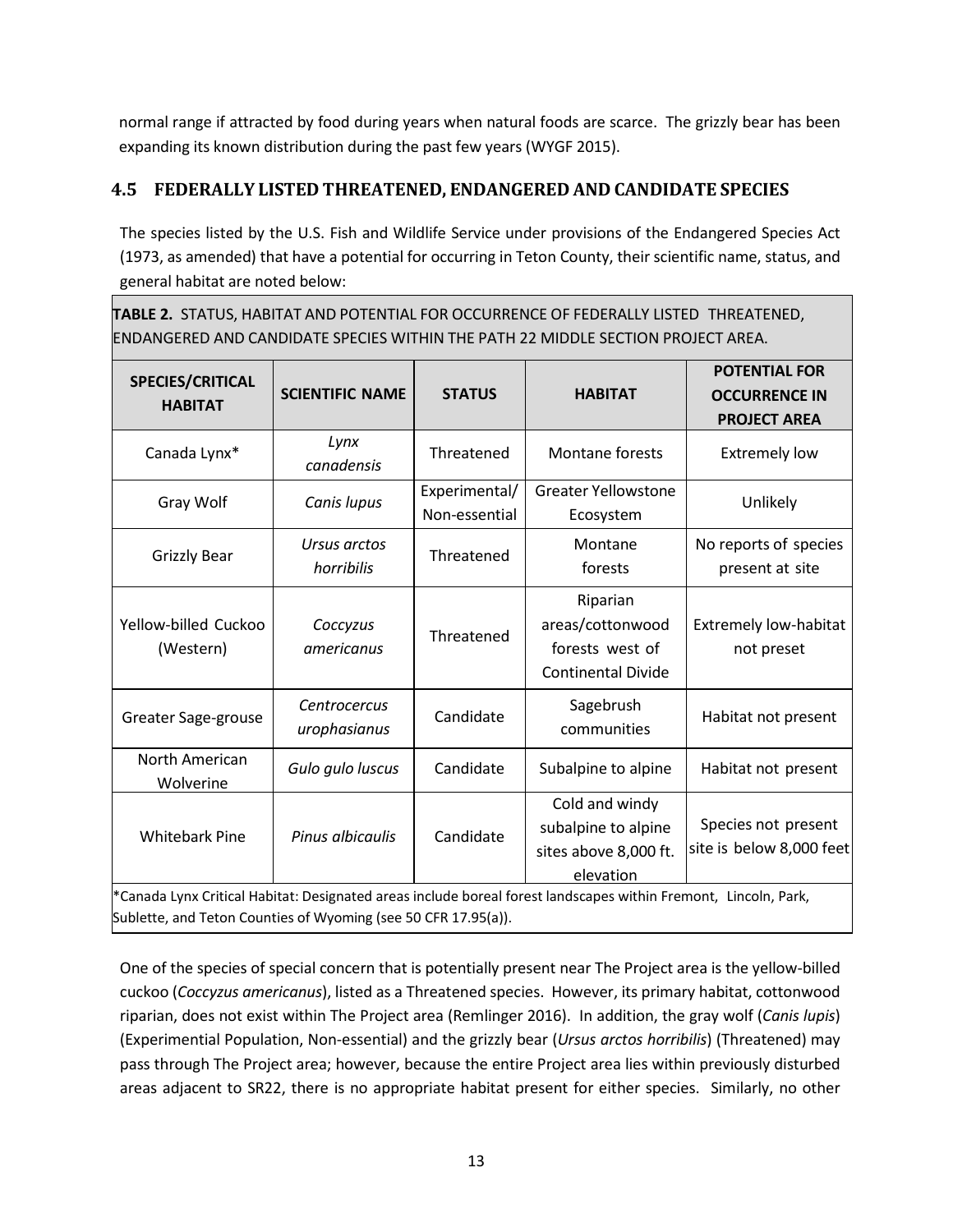threatened, endangered or candidate species listed by the U.S. Fish and Wildlife Service are present on the proposed project site (see Table 1, Section 6.10 of EA) because the project area is already heavily disturbed and does not provide suitable habitat for these species. This project is not located in any critical habitat for any of the other species listed above. The USFWS was consulted in 2012 by the applicant and determined that this project is in accordance with the Endangered Species Act (WYDOT 2013).

#### <span id="page-17-0"></span>**4.6 NATURAL RESOURCES OVERLAY**

The entire project area lies within the SRO and the eastern portion of the site, adjacent to East Gros Ventre Butte, lies within the NRO (Figure 2). This portion of the property is mapped in the NRO because it provides crucial mule deer winter range, however, there is no mule deer migration present within The Project area.

#### <span id="page-17-1"></span>**4.7 PROJECT VICINITY**

The Project area lies entirely within the WYDOT ROW/Easement along WY22, and is located entirely within the SRO with the eastern portion of the property in the NRO. The property directly north of The Project is privately owned agricultural land (Mead Ranch). The East Gros Ventre Butte is located to the east of The Project area, while the West Gros Ventre Butte is located on the west side. The Teton Science Schools' Jackson campus is located to the northwest of the project area in Coyote Canyon. A private property with mixed agricultural uses lies adjacent to the pathway near the eastern end of The Project on the south side of WY22. The land directly to the south of The Project contains privately owned agricultural land (including the Oliver property and Brown property.) WY22, and by consequence the Proposed Pathway, bisect Spring Creek, a tributary to the Snake River, on the eastern portion of The Project area. The Town of Jackson lies to the southeast of The Project area. The half-mile vicinity area map is included in Appendix A (Figure 8). The only crucial habitat present on The Project property is mule deer winter range on eastern section adjacent to East Gros Ventre Butte (Figure 7c) (Wyoming Game & Fish Department 2015). The specific habitats and species protected under provisions of the LDRs are noted in Section 4.4 and are depicted in Appendix A and Section 3.3 of the Development Impact Analysis prepared by Pioneer.

# <span id="page-17-2"></span>**5.0 DEVELOPMENT IMPACT ANALYSIS**

The following is a summary of the Development Impact Assessment (DIA). The complete text and figures for the DIA are included with this report. The impacts to vegetation at the site are summarized below in Table 3 (same table as Table 1 in the DIA). The impacts to wetland areas are also summarized below. Implementing The Project, including the construction of the paved pathway with retaining walls and safety railings (Figure 9), would negatively affect approximately 3,113 square feet (0.07 acre) of scrub-shrub wetland habitat which includes 'Mesic Tall Shrub' (SWL) (Figure 5). In addition, a small amount of 'Mesic Shrub (SSD) and "Natural and Introduced Grassland' (HPG) vegetative cover types will be affected (Figure 4b).

| Habitat Type                   | <b>Map Code</b> | Acreage | Impact (acres) |
|--------------------------------|-----------------|---------|----------------|
| Palustrine Scrub-Shrub Wetland | PSSA            | 0.56    | 0.07           |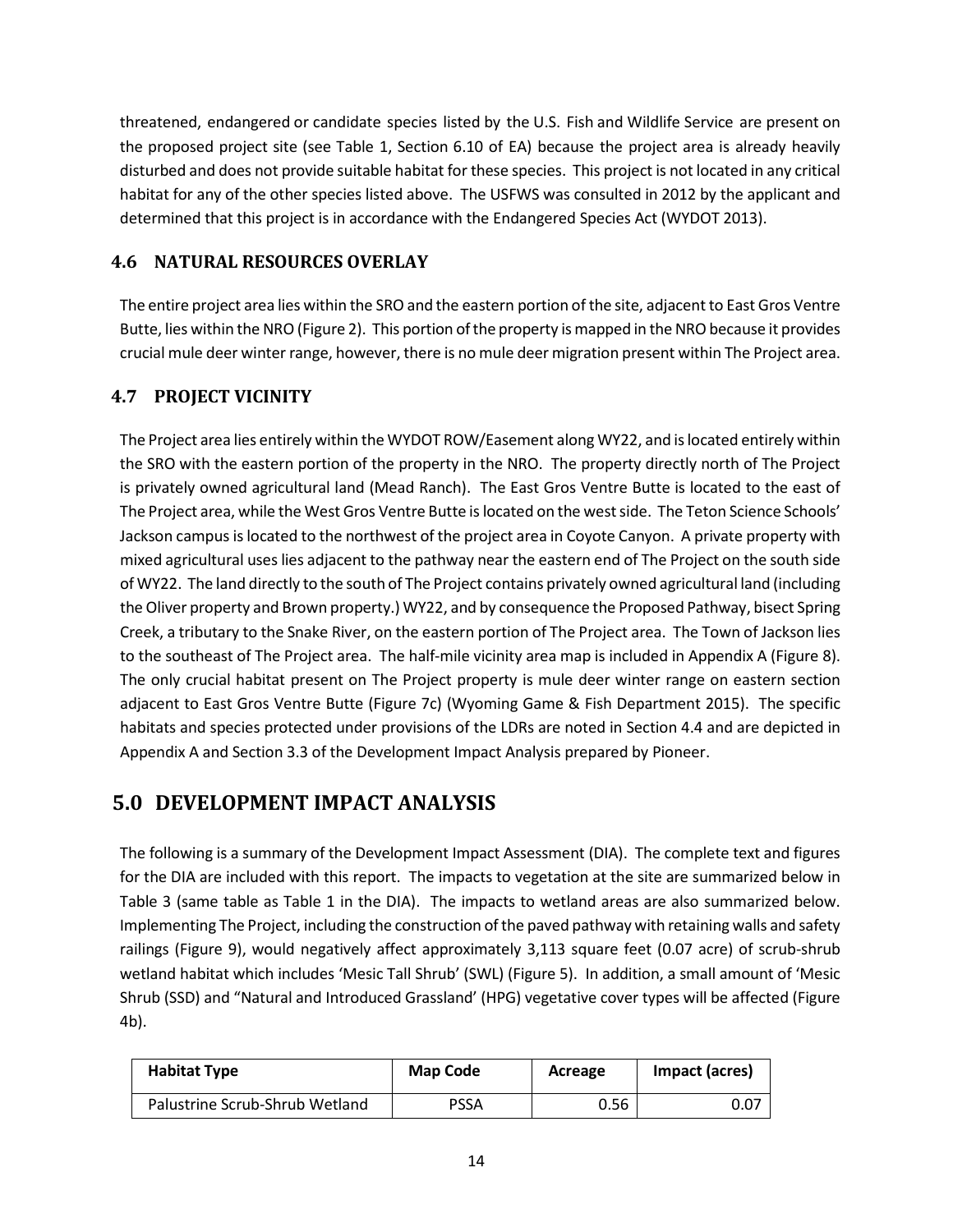| (Delineated)                     |             |            |             |
|----------------------------------|-------------|------------|-------------|
| Natural and Introduced Grassland | <b>HPG</b>  | 1.83       | 1.06        |
| Open Water                       | NID/NLP     | 0.001      | 0.002       |
| <b>Agricultural Meadow</b>       | <b>NIPI</b> | 0.27       | 0.07        |
| Developed / Disturbed /          | <b>NRDR</b> | 2.69       | 0.04        |
| Landscaped                       |             |            |             |
| Developed / Disturbed /          | <b>NRDS</b> | 0.44       | 0.04        |
| Landscaped                       |             |            |             |
| Developed / Disturbed /          | <b>NSMT</b> | 0.01       | 0.03        |
| Landscaped                       |             |            |             |
| Mixed Tall Shrub                 | <b>SRB</b>  | 0.10       | 0.006       |
| Mesic Shrub                      | <b>SSD</b>  | 2.58       | 1.33        |
| Mesic Tall Shrub                 | SWL         | 0.35       | 0.078       |
|                                  | Total       | 8.83 acres | 2.724 acres |

Because the majority of this Project takes place in the previously disturbed highway ROW/Easement, mitigation is not required for vegetative cover types (Hurley 2015). In addition, impacts to wetlands are less than 0.10 acre, and therefore do not require mitigation. Regardless, TCJHCP has established an offsite out-of-kind mitigation. The Project meets the criteria for mitigation exemption for public pathways outlined in Sec. 5.1.D.2.f. of the Teton County LDRs. Proposed conceptual mitigation (Figure 10) is discussed in detail in both the Development Impact Analysis as well asthe Habitat Enhancement Plan from Alder (2016) (Appendix E).

## <span id="page-18-0"></span>**6.0 PREPARERS**

LIST OF PREPARERS, AFFILIATION, RESPONSIBILITIES,QUALIFICATIONS

| Preparer        | <b>Affiliation</b> | <b>Responsibilities</b>                     | <b>Qualifications</b>                                   |
|-----------------|--------------------|---------------------------------------------|---------------------------------------------------------|
| Dr. Roy Hugie   | Pioneer ES, Inc.   | Project Manager                             | PhD, Wildlife                                           |
| Anna DiSanto    | Pioneer ES, Inc.   | Research and Report Writing (EA and<br>DIA) | <b>BS, Biology</b>                                      |
| Brandi Allred   | Pioneer ES, Inc.   | Research and Report Writing (EA and<br>DIA) | BS, Anthropology                                        |
| Heidi Bellorado | Pioneer ES, Inc.   | Research and Report Writing (EA and<br>DIA) | MS, Land Resources and<br><b>Environmental Sciences</b> |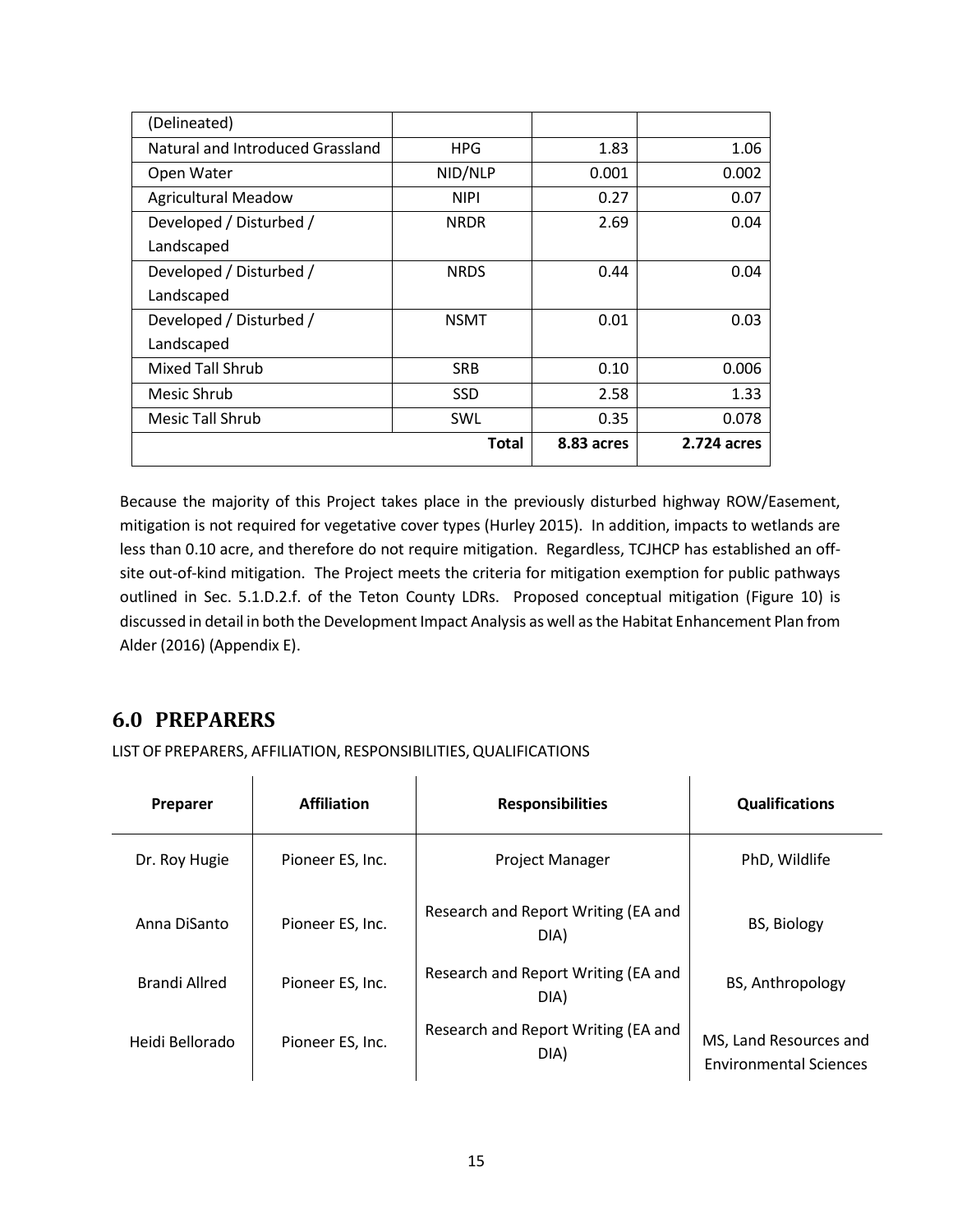| Amy Kuszak  | Pioneer ES, Inc. (Sub-                | Research and Report Writing (EA and | BA, Geography and |
|-------------|---------------------------------------|-------------------------------------|-------------------|
|             | consultant)                           | DIA)                                | Anthropology      |
| Jeff Jensen | Pioneer ES, Inc. (Sub-<br>consultant) | Maps and Figures (EA and DIA)       | BS, Geography     |

### <span id="page-19-1"></span><span id="page-19-0"></span>**7.0 REFERENCES**

American Association of State Highway and Transportation Officials (AASHTO). 2010. Guide for the Development of Bicycle Facilities. [http://nacto.org/wp-content/uploads/2011/03/AASHTO-Guide-for](http://nacto.org/wp-content/uploads/2011/03/AASHTO-Guide-for-the-Development-of-Bicycle-Facilities-1999.pdf)[the-Development-of-Bicycle-Facilities-1999.pdf.](http://nacto.org/wp-content/uploads/2011/03/AASHTO-Guide-for-the-Development-of-Bicycle-Facilities-1999.pdf) Accessed 5 May 2016.

Alder Environmental, LLC. 2011. Pathway Deer Movement Design Guidelines & Wildlife Highway Crossing Identification. Jackson, WY: Alder Watershed Consulting, LLC.

Alder Environmental, LLC. March 14, 2016. Aquatic Resources Inventory: Wetland Delineation and Surface Waters, WY State Highway 22 Right-of-Way, Teton County, WY.

Alder Environmental, LLC. March 14, 2016. Habitat Enhancement Plan to satisfy Mitigation Requirements for the Path 22 East Segment 3 & Middle Section Phase 2 Impacts (WY State Highway 22 Right-of-Way, West of Spring Gulch Road).

Audubon. 2016. [https://www.audubon.org/bird-guide.](https://www.audubon.org/bird-guide) Accessed March 2016.

Campbell, Tom. 2015. Wildlife Review, Pathway 22 East Phase 2 Amended GEC Project Area. Jackson, WY: Biota Research & Consulting Inc.

Cogan, D, and S. Johnson. 2013. "Final Report: Vegetation and Non-Vegetation Cover Type Mapping for Teton County." Jackson, WY, 12, 76. Available online at: http://www.tetonwyo.org/plan.

Greenwood Mapping, Inc. 2016. Teton County Map Server. Accessed February 23 2016. http://maps.greenwoodmap.com/tetonwy/mapserver/map.

Hurley, Roby. 2015. Re: Memo to Gabe Klamer, Engineering. Re: JH Community Pathways, Pathway 22 East, Phase 2, Amendment to Grading and Erosion Control Permit Planning review; GEC2015-0099R (Amendment to GEC2015-0070).

Nature Mapping Jackson Hole/ Jackson Hole Wildlife Foundation (NMJH/JHWF). April 5th, 2016. Observational Wildlife Data. Jackson, WY.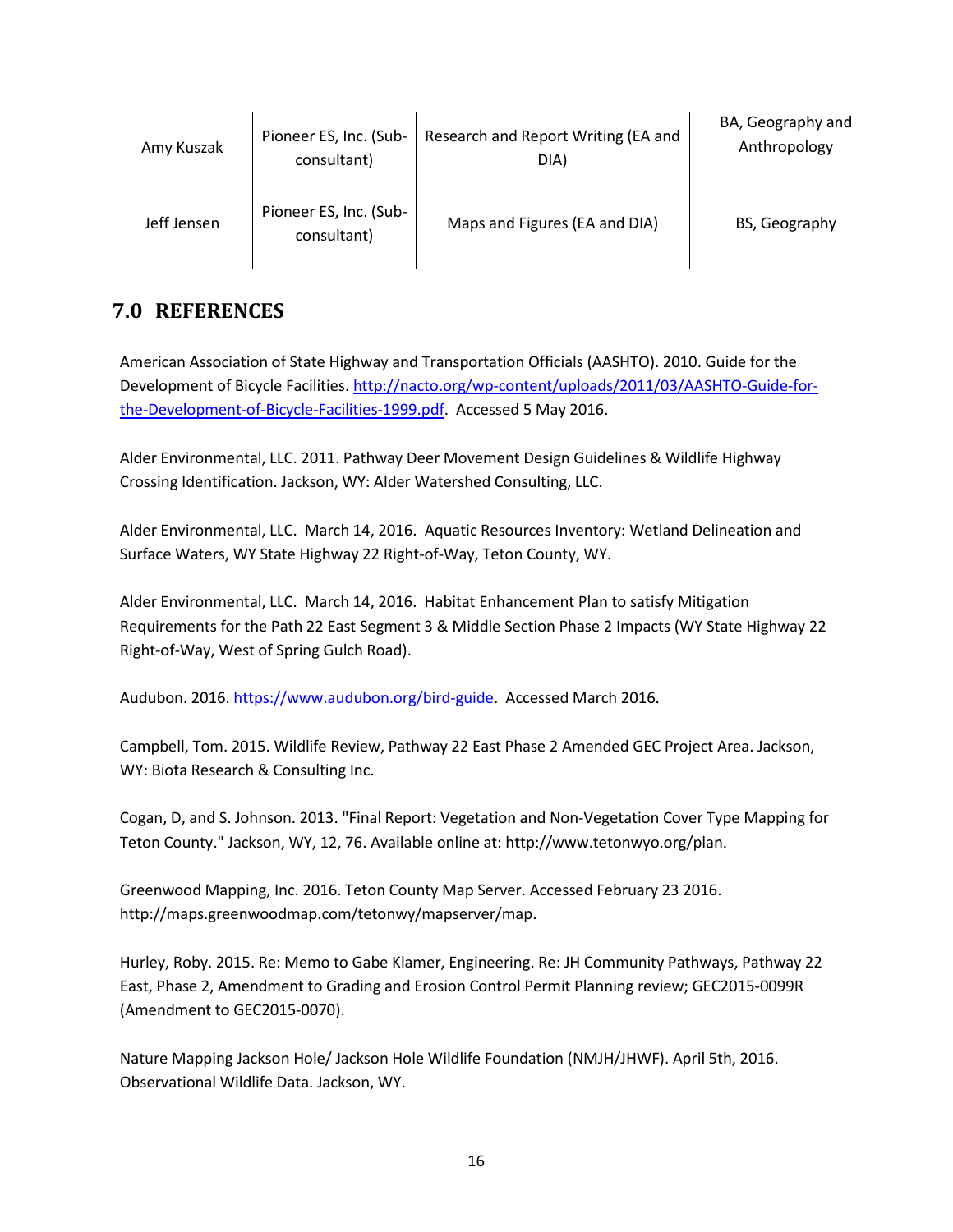Keystone Retaining Wall Systems. 2016. Compac Unit - Straight Face Details. Minneapolis, MN: Keystone Retaining Wall Systems, Inc.

NRCS. 2016. NRCS Plants Database. March 7. Accessed March 8, 2016. http://plants.usda.gov/.

Patla, Susan. 2015. Bald Eagle WGFD 2015 Master List Teton County Private Lands. Teton County, WY: Wyoming Game and Fish Department.

Remlinger, Brian. 2013. JH Community Pathway WY HWY 22/ US HWY89 Pathway Connector Project. Wetland Delineation Data Compilation, Jackson, WY: Alder Environmental, LCC.

Remlinger, Brian, and Megan Smith. 2015. NEPA Categorical Exclusion Follow Up per June 22, 2015 Settlement Agreement. Jackson, WY: Alder Environmental, LLC.

Stark, Timothy. 2013. Project Number WY11001 and WY22/US89 Pathway Project. Jackson, WY: Wyoming Department of Transportation, 6.

Slater, G.L. 2006 (In Golder Associates 2013). Trumpeter Swan (*Cygnus buccinator*): A technical conservation assessment. [Online]. U.S. Department of Agriculture, Forest Service, Rocky Mountain Region[. http://www.fs.fed.us/r2/projects/scp/assessments/trumpeterswan.pdf.](http://www.fs.fed.us/r2/projects/scp/assessments/trumpeterswan.pdf) Accessed February 18, 2016.

Teton County. 2016. *Path22 Middle Section Phase 2.* TS3, Jackson, WY: Teton County Engineering and Pathways.

Teton County Weed and Pest District (TCWPD). 2015. [http://www.tcweed.org/weed-pests](http://www.tcweed.org/weed-pests-programs/noxious-weeds/)[programs/noxious-weeds/.](http://www.tcweed.org/weed-pests-programs/noxious-weeds/) Accessed 17 May 2016.

USGS. 2015. The National Map Viewer. November 18. http://viewer.nationalmap.gov/viewer/.

Wyoming Game & Fish Department. 2015. Big Game GIS Data. Accessed March 8, 2016. https://wgfd.wyo.gov/Wildlife-in-Wyoming/Geospatial-Data/Big-Game-GIS-Data.

Wyoming Game and Fish Department. 2015. Fish Division Progress Report: Jackson Region Aquatic Habitat and Fisheries Management, Calendar Years 2014 and 2015.

Wyoming Wetlands Society. Trumpeter Swans. Accessed March 15, 2016. http://wyomingwetlandssociety.org/swans.php

Younkin, Brenda. 2015. Re: P22 East/Poodle Ranch NEPA Categorical Exclusion Follow Up. Jackson, WY: Y2Y Consultants, LLC.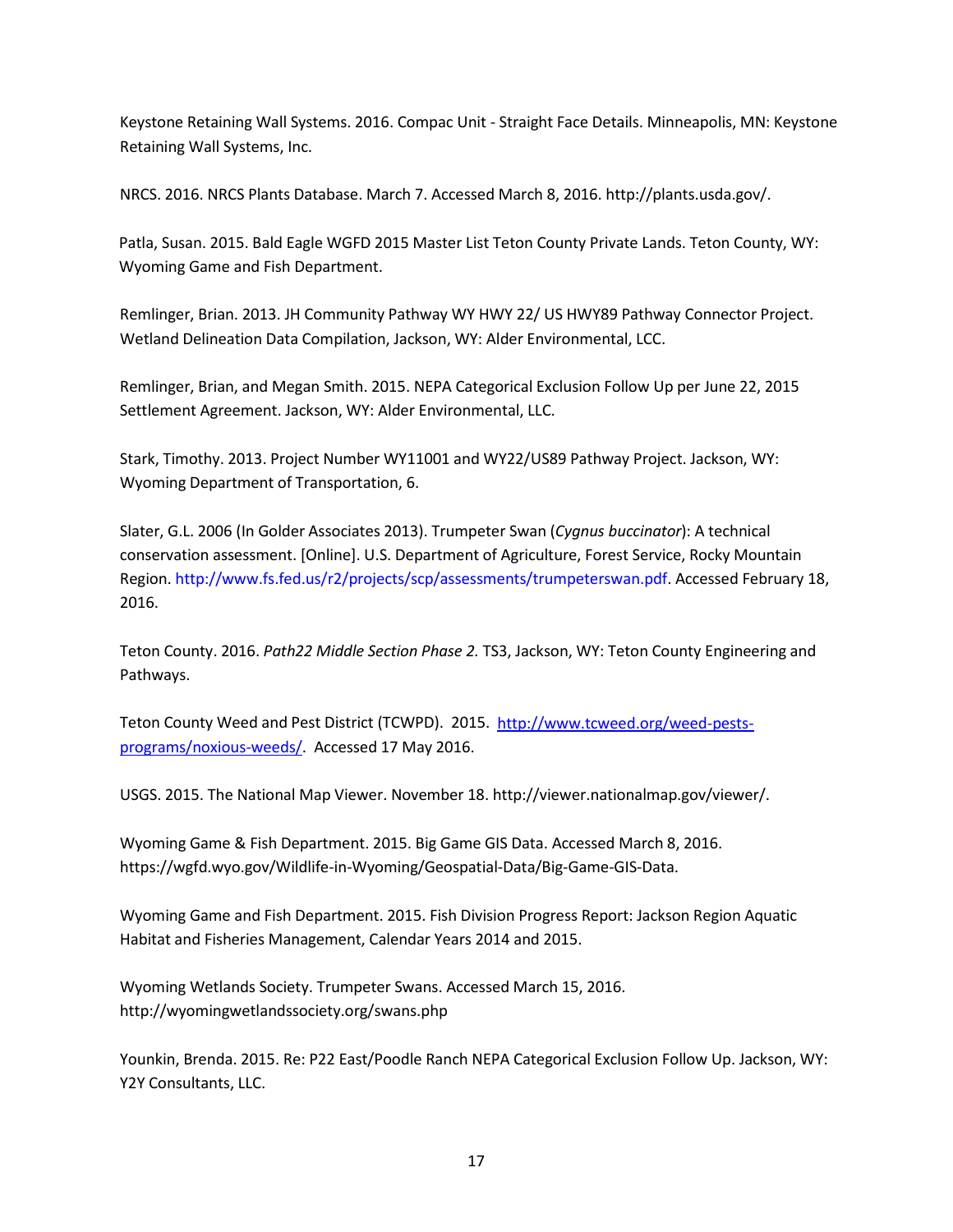# **APPENDIX A: MAPS & FIGURES**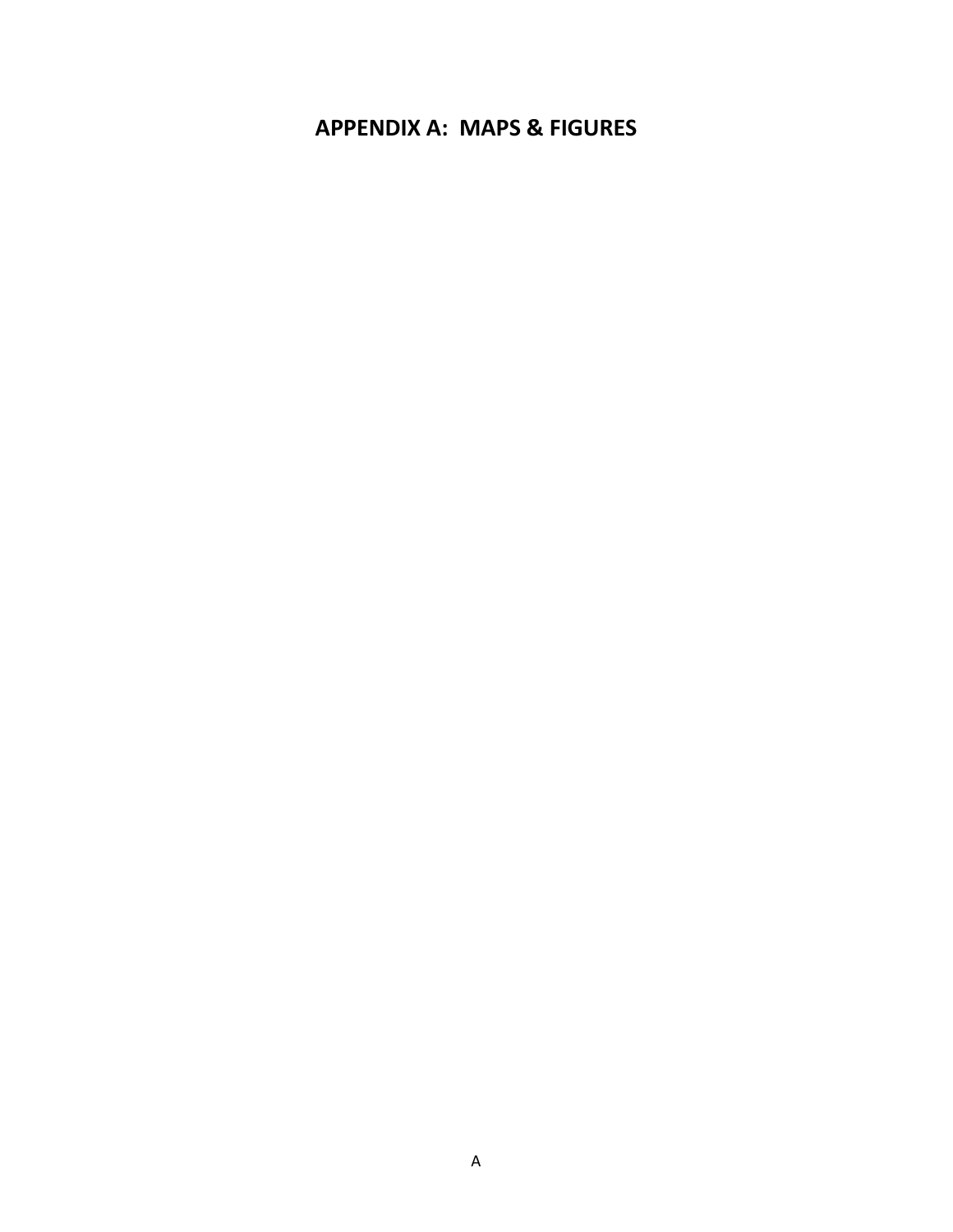# <span id="page-22-0"></span>**APPENDIX B: PHOTOS OF THE PROJECT SITE**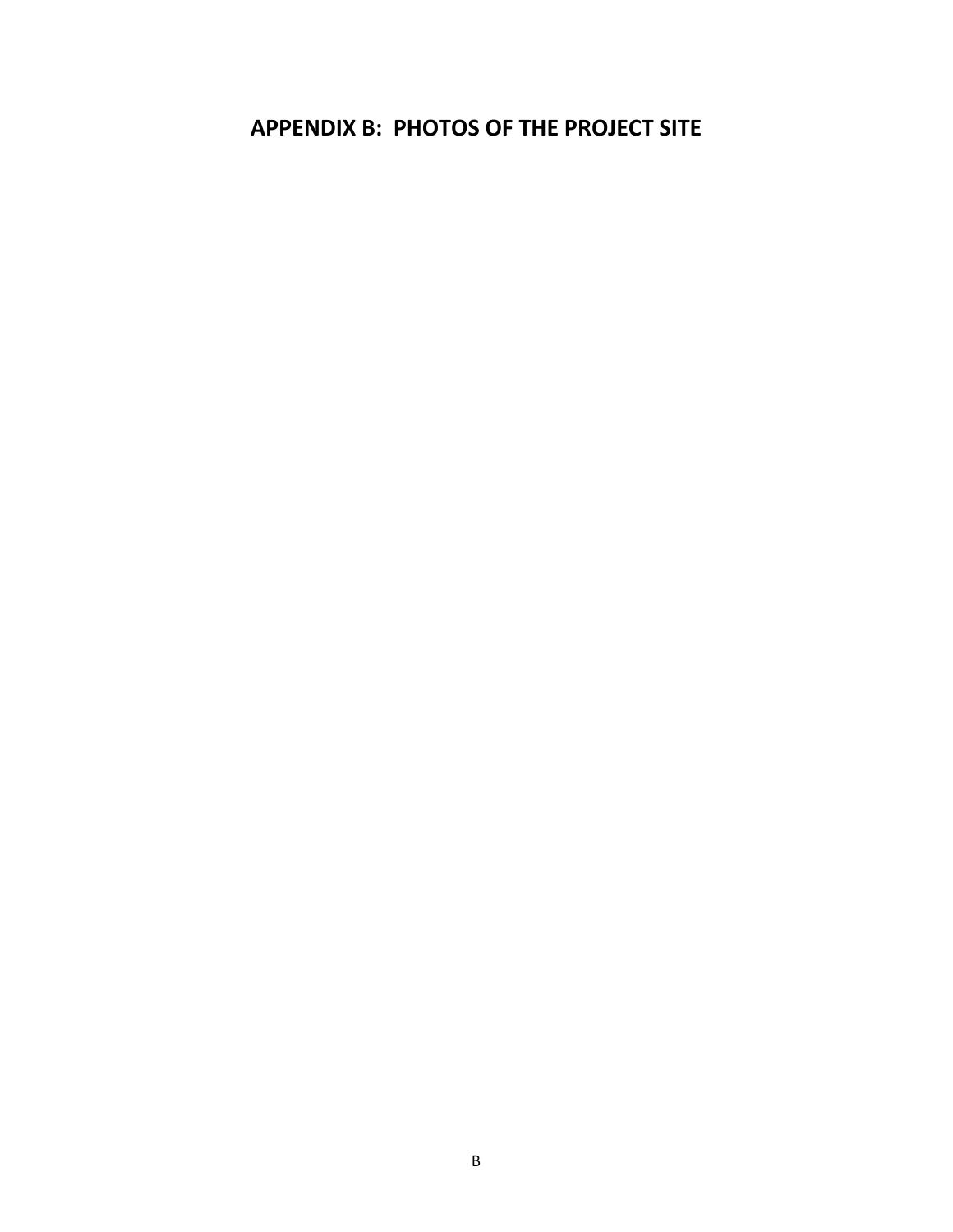# **APPENDIX C: CUMULATIVE IMPACTS ANALYSIS**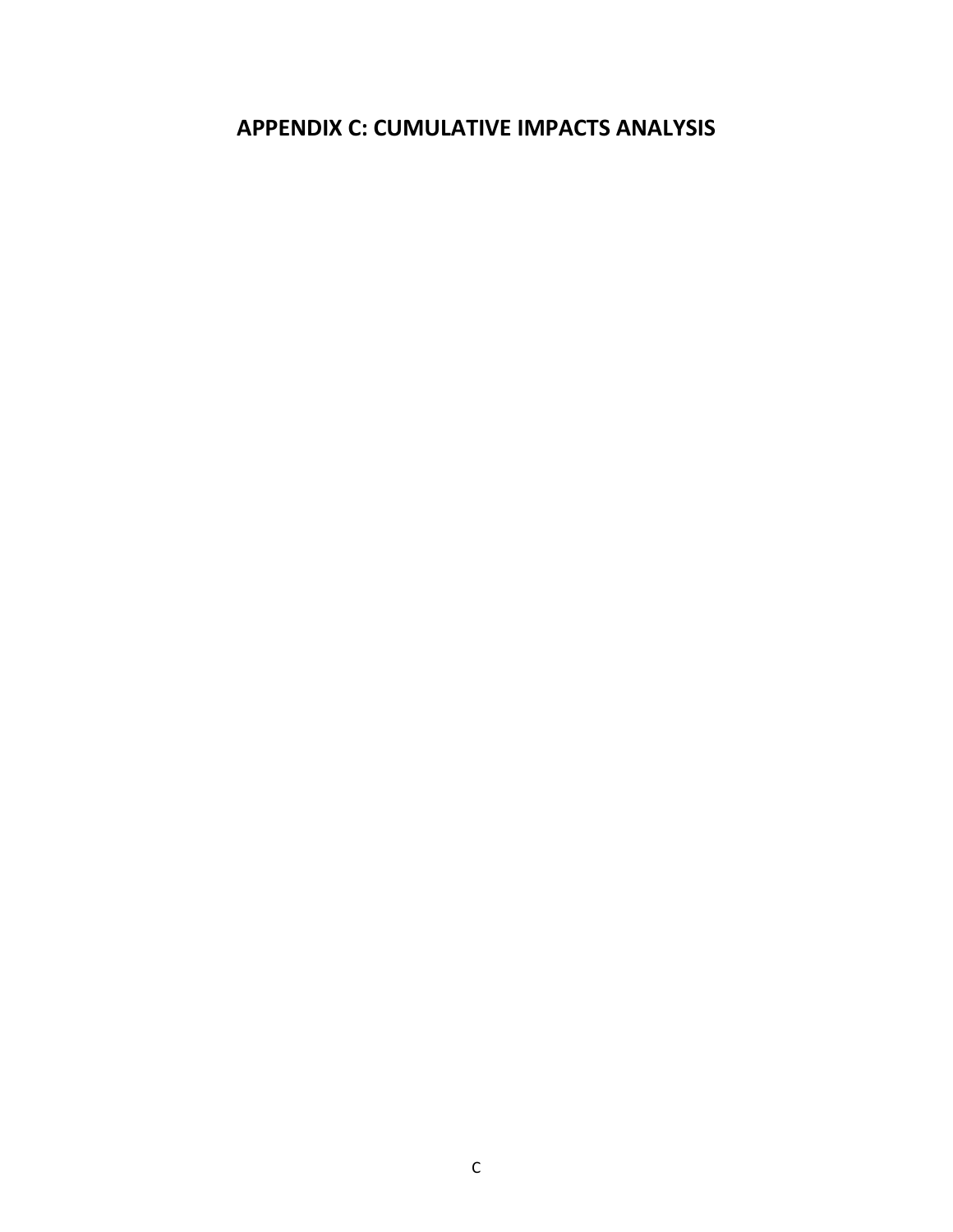# **APPENDIX D: Aquatic Resources Inventory Report (Alder 2016)**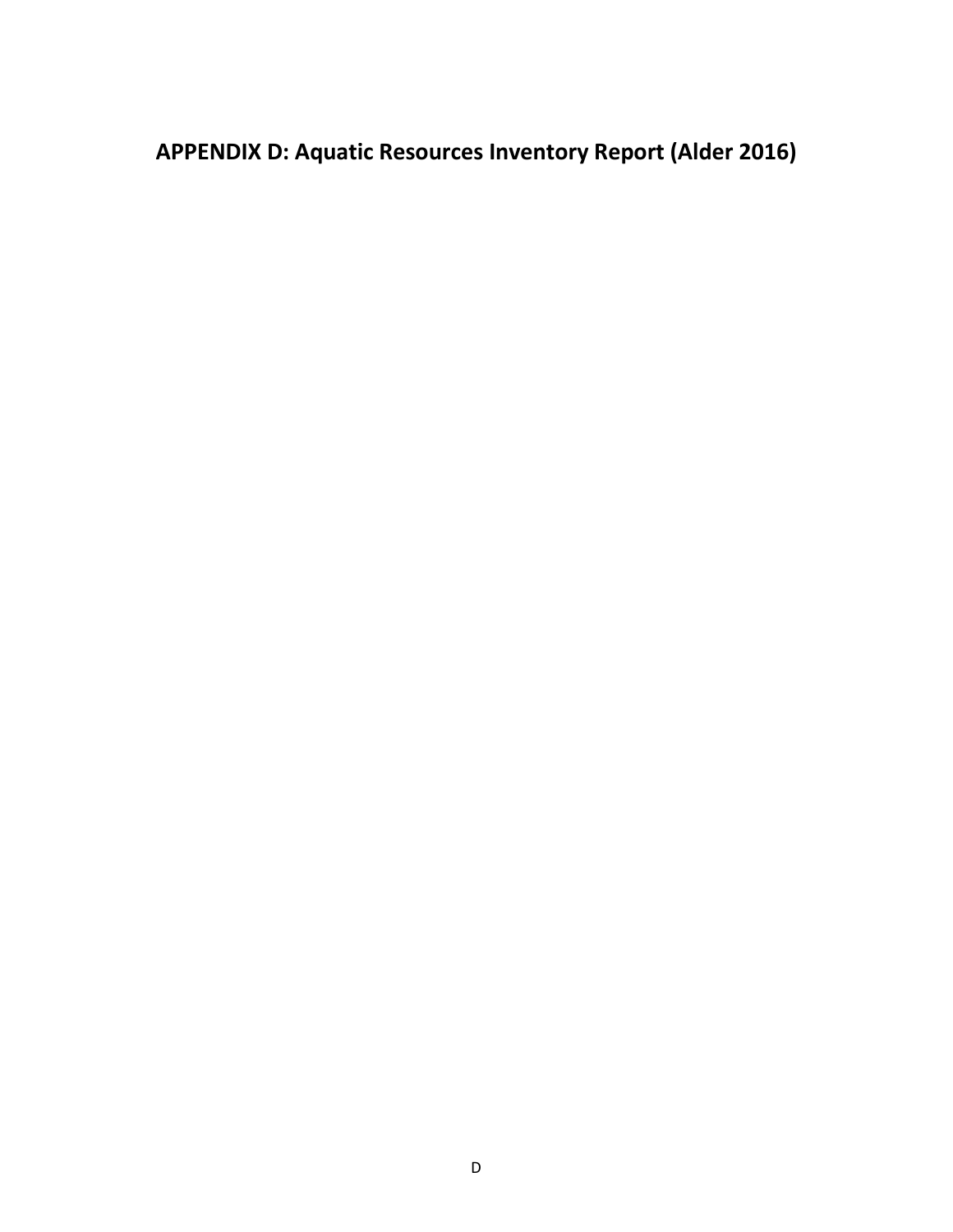# **APPENDIX E: HABITAT ENHANCEMENT PLAN**